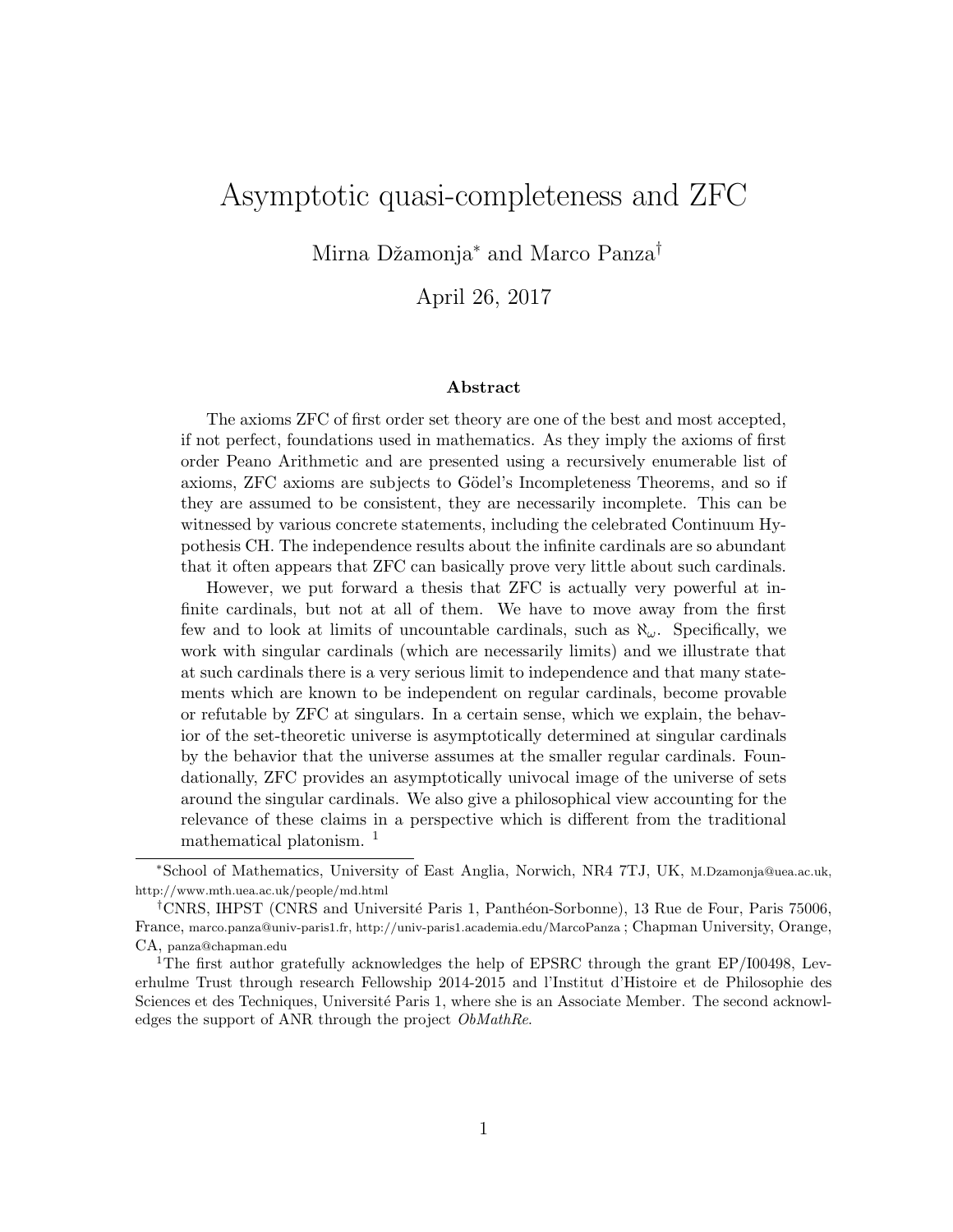### 1 Introduction

Singular cardinals have a fascinating history, related to an infamous event in which one mathematician tried to ostracize another and ended up being himself proved wrong. As Menachem Kojman states in his historical article on singular cardinals [?]: "Singular cardinals appeared on the mathematical world stage two years before they were defined". In a public lecture at the third International Congress of Mathematics in 1904, Julius König claimed to have proved that the continuum could not be well-ordered, therefore showing that Cantor's Continuum Hypothesis does not make sense, since this would entail that  $2^{\aleph_0}$ , the (putative) cardinal of the continuum, is not well defined. Not very pleasant for Cantor, who was not alerted in advance and who was in the audience. However, shortly after, Felix Hausdorff found a mistake in König's reasoning, which was to have used an incorrect lemma of Bernstein, proved by induction on all  $\aleph s$  by an argument that did not work at an uncountable  $\aleph$  which happens not to have an immediate predecessor. Such cardinals were then named 'singulars' by König in 1905.

This is not the way we define singular cardinals today. The difference between the modern definition and König's has important consequences that deserve specification.

Today, in ZFC, we regard cardinals as initial ordinals and the inherited order lets us talk about the *cofinality* of a cardinal  $\kappa$ , namely cf( $\kappa$ ). In ZF, following von Neumann, an ordinal is defined to be a transitive set well ordered by the membership relation. It can then be seen that each ordinal is exactly the set of ordinals strictly smaller than it. A cardinal is an ordinal that is not bijective with any ordinal smaller than it. For example,  $\omega$  is a cardinal since it is the smallest infinite ordinal. Notice that every ordinal  $\alpha$  is bijective with exactly one cardinal, which we denote by '| $\alpha$ |' and call 'the cardinality of  $\alpha'$ .

As such, the definition of the cardinality of an ordinal does not require the Axiom of Choice, but this axiom is required to ensure that every set has a cardinality. More precisely, in ZF one can prove that every well-ordered set is bijective with exactly one cardinal, but not that any set can be well-ordered. This is what the Axiom of Choice states (in one of its equivalent forms).

A set B is cofinal in an ordered set  $(A, \leq)$  if and only if B is a subset of A and for any x in A there is a y in B such that  $x \leq y$ . The cofinality cf(A) of an ordered set A is the smallest cardinality of a set cofinal in A. This definition in particular applies when A is a cardinal  $\kappa$  considered as an ordered set with the relation  $\leq$  between ordinals, giving us the definition of  $cf(\kappa)$ . Any cardinal is obviously cofinal in itself. Hence, from the definition above it immediately follows that, for any cardinal  $\kappa$ , cf( $\kappa$ )  $\leq \kappa$ . Given this, we say that a cardinal  $\kappa$  is regular if and only if  $cf(\kappa) = \kappa$ . We say, then, that  $\kappa$  is singular just if it is not regular. For example,  $\aleph_{\omega}$  or  $\aleph_{\omega+\omega}$  or  $\aleph_{\omega_1}$  are singular.

Already in ZF, it can be easily shown that the class of ordinals is well ordered by the membership relation. It follows that every cardinal has an immediate successor. If the former is  $\lambda$ , we denote the latter by  $\lambda^+$ . A cardinal which has an immediate predecessor is said to be a successor cardinal. If a cardinal is not a successor one, then we say that it is a limit cardinal.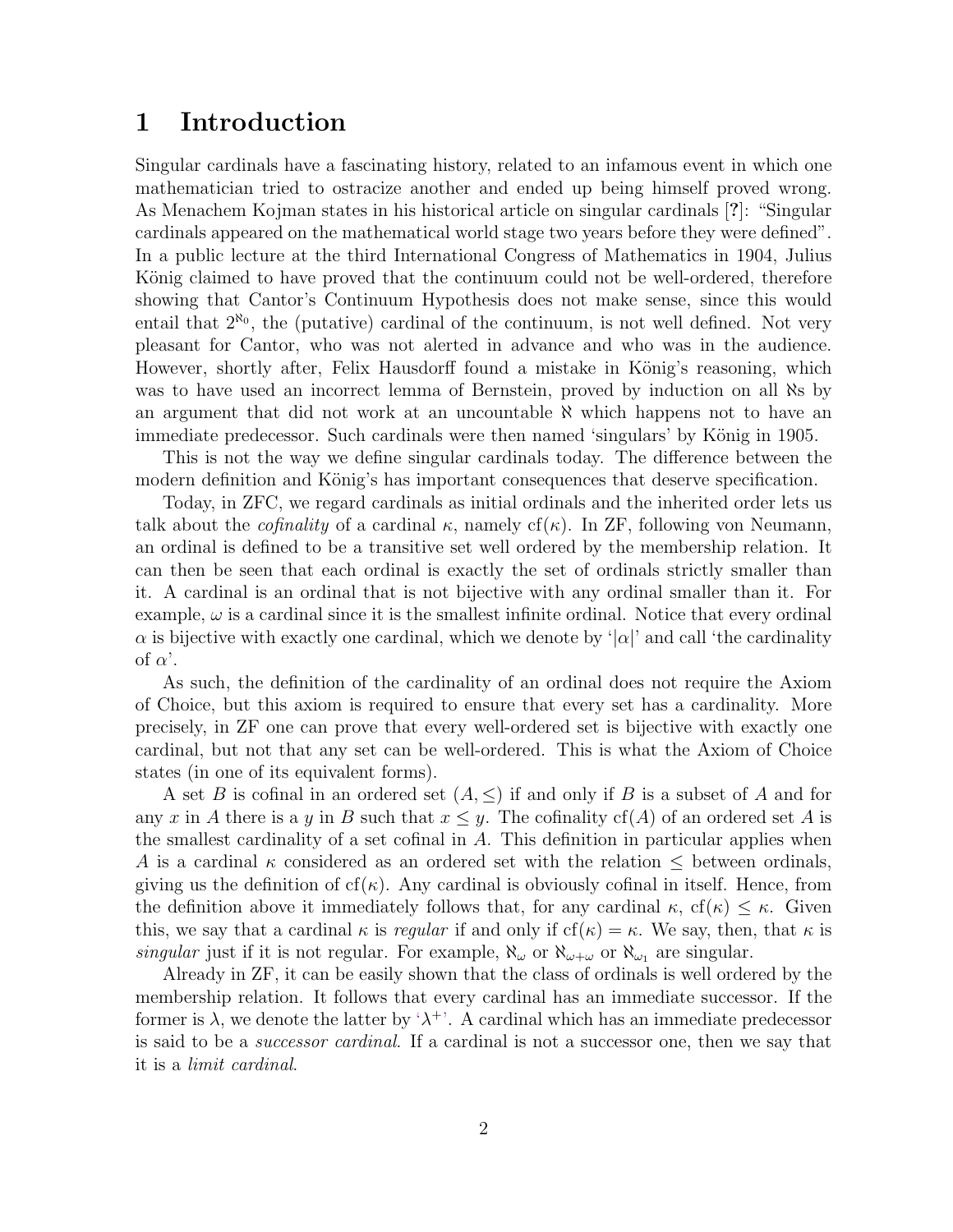The example of  $\aleph_0$  is enough to show that a limit cardinal can be regular. While analyzing König's attempted proof, Hausdorff proved, moreover, appealing to the Axiom of Choice, that all successor cardinals are regular. This makes, for example,  $\aleph_n$  regular for any natural n. But this cannot be proved without the Axiom of Choice. In the absence of Choice it may even happen that all uncountable cardinals are singular: see [?], which gives a model of ZF where all uncountable cardinals are not only singular, but they all also have cofinality  $\aleph_0$  (the model is described in some detail at the end of §3). In addition, even if the Axiom of Choice is admitted, we cannot prove just within ZFC, that there are cardinals other than  $\aleph_0$  and 0 which are both limit and regular, that is, weakly inaccessible, as any such putative cardinal is usually called. (This follows from Gödel's incompleteness). On the other hand, it is easy to see that there are unboundedly many, singular cardinals. For example,  $\aleph_{\alpha+\omega}$  is singular for any ordinal  $\alpha$ .

All this came about since the existence of singular cardinals destroyed an infamous argument put forward in 1904. But there is little justification in the qualification 'singular' that they obtained because of this incident, since there are unboundedly many such cardinals. This qualification is even quite unfortunate, because, in fact, it is at these cardinals that set theory behaves better: it turns out that at them the incompleteness phenomena of ZFC are much less present (although not totally absent) than at regular cardinals. We shall illustrate this fact by various recent mathematical results. These results show that many statements which are known to be independent at regular cardinals become provable or refutable by ZFC at singulars, and so indicate that the behavior of the set-theoretic universe is asymptotically determined at singular cardinals by its features at the smaller regular cardinals. We could say, then, that even though ZFC is provably incomplete, asymptotically, at singular cardinals, it becomes quasi-complete since the possible features of universes of ZFC are limited in number, relative to the size of the singular in question. These facts invite a philosophical reflection.

The paper is organized as follows. Mathematical results that illustrate the mentioned facts are expounded in sections §2 and §3. The former contains results that by now are classic in set theory and is written in a self-contained style. The latter contains results of contemporary research and is meant to reinforce the illustration offered by the former. This section is not written in a self-contained style, and it would be out of the scope of this paper to write it in this way. Section §2 also contains a historical perspective. Finally, some philosophical remarks are made in §4.

## 2 Modern history of the singular cardinals

One of the most famous, or infamous (depending on the point of view), problems in set theory is that of proving or refuting the Continuum Hypothesis (CH) and its generalisation to all infinite cardinals (GCH).

Cantor recursively defined two hierarchies of infinite cardinals, the  $\aleph$ s and the  $\beth$ s, the first based on the successor operation and the second on the power set operation:  $\aleph_0 = \beth_0 = \omega, \aleph_{\alpha+1} = \aleph_{\alpha}^+, \beth_{\alpha+1} = 2^{\beth_{\alpha}},$  and for  $\delta$  a non-zero limit ordinal  $\aleph_{\delta} = \sup_{\beta < \delta} \aleph_{\beta}$ ,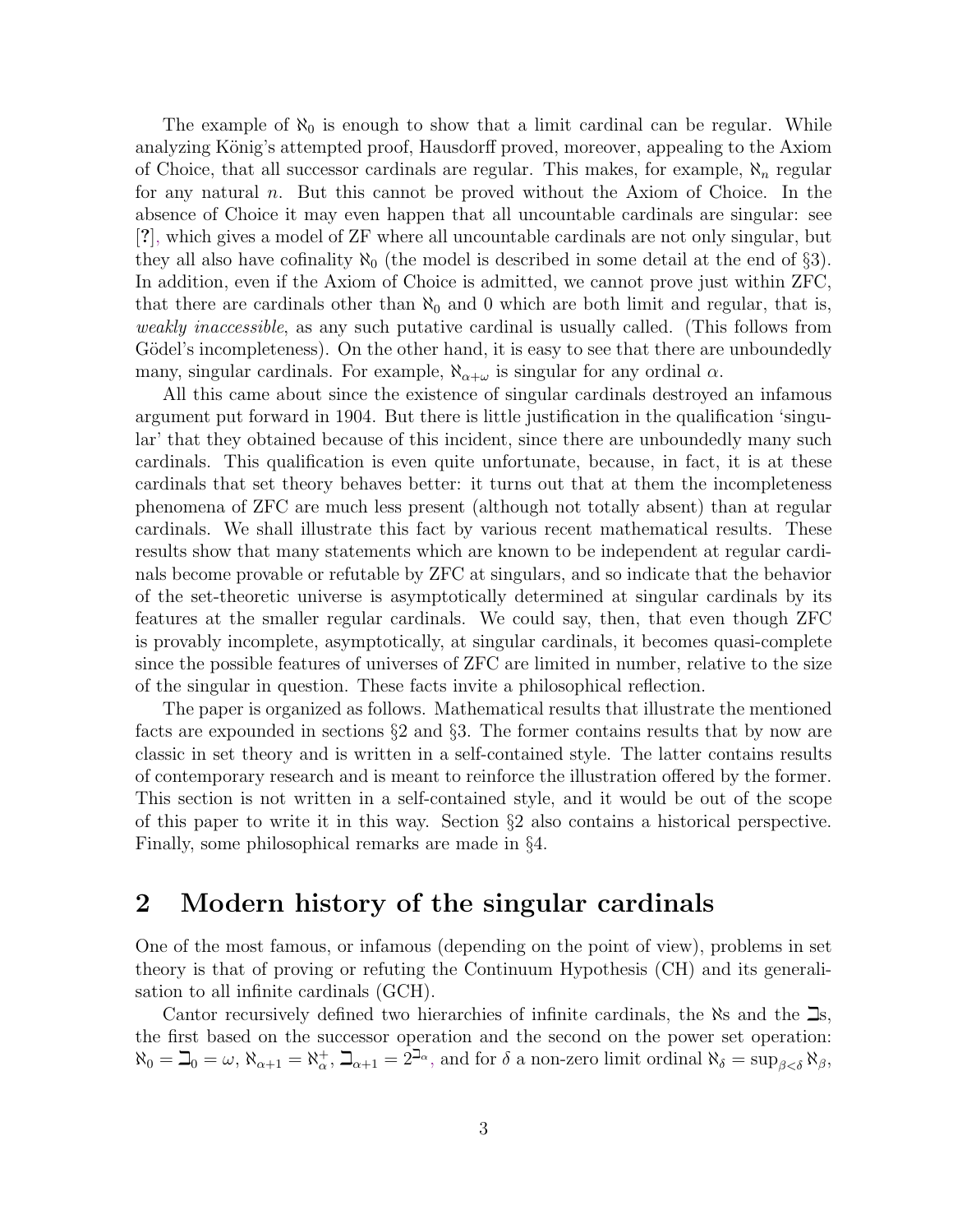$\Delta_{\delta} = \sup_{\beta < \delta} \Delta_{\beta}$  (here we are using the notation 'sup(A)' for a set A of cardinals to denote the first cardinal greater or equal to all cardinals in  $A$ ). A simple way to state GCH is to state that these two hierarchies are the same:  $\aleph_{\alpha} = \beth_{\alpha}$ , for any  $\alpha$ . Another way, merely involving the first hierarchy, is to state that for every  $\alpha$  we have  $2^{\aleph_{\alpha}} = \aleph_{\alpha}^{+}$ . CH is the specific instance  $\aleph_1 = \beth_1$  or  $2^{\aleph_0} = \aleph_1$ . Insofar as  $\beth_1 = |\mathbb{R}|$ , CH can be reformulated as the claim that any infinite subset of the set of the real numbers admits a bijection either with the set of natural numbers or with the set of real numbers.

It is well known that, frustratingly, Cantor spent at least 30 years trying to prove CH. Hilbert choose GCH as the first item on his list of problems presented to the International Congress of Mathematics in 1900. In 1963 ([?]), Paul Cohen proved that the negation of CH is relatively consistent with ZFC. This result, jointly with that proved by Kurt Gödel in 1940 ([?]), that GCH is also relatively consistent with  $ZFC$ , entails that neither CH nor GCH are provable or refutable from the axioms of ZFC.

Cohen's result came many years after Gödel's incompleteness theorems [?] which imply that there is a sentence in the language of set theory whose truth is not decidable by ZFC. But the enormous surprise was that there are undecidable sentences which are not specifically constructed as a Gödel's sentence; in particular, there is one as simply stated and well known as CH.

There are many mathematical and philosophical issues connected to this outcome. The one which interests us here concerns the consequences it has for ZFC's models: it entails that if ZFC is consistent at all, then it admits a huge variety of different models, where CH and CGH are either true or false and, more generally, the power set class-function (namely  $F : \mathfrak{Reg} \to \mathfrak{Reg}; F(\kappa) = 2^{\kappa}$ , where  $\mathfrak{Reg}$  is the class of regular cardinals) behaves in almost arbitrary ways (see below on the results of William Easton). This means that ZFC's axioms leave the von Neumann universe of sets  $V$ —which is recursively defined by appealing to the power set operation  $(V = \bigcup V_{\alpha}$ , with  $\alpha$  an α ordinal and  $V_{\alpha} = \bigcup$  $\beta<\alpha$  $\mathcal{P}(V_{\beta})$ —hugely indeterminate: they are compatible, for example, both with the identification of V with Gödel's constructible universe  $L$  (which is what the axiom of constructibility  $V = L$  asserts, by, then, deciding GCH in the positive), and with the admission that in V the values of  $2^k$  are as large as desired, which makes V hugely greater than L. The question is whether this indetermination of the size of  $V_{\alpha}$ versus the size of  $L_{\alpha}$  can be somehow limited for some sort of cardinals, that is for some values of  $\alpha$ . The results we mention below show that this is so for singular cardinals, and even, as we said above, that V is asymptotically determined at singular cardinals by its features at the smaller regular cardinals.

To explain this better, we begin with a result by Easton ([?]), who, shortly after Cohen's result and building on earlier results of Robert Solovay [?], proved that for regular cardinals the indetermination of the values of the power set function is even stronger than the Cohen's result suggests: for any non-decreasing class-function  $F$ :  $\mathfrak{Reg} \to \mathfrak{Reg}$  defined in an arbitrary model of ZFC so that  $cf(F(\kappa)) > \kappa$  for all  $\kappa$ , there is an extension to another model that preserves both cardinals and cofinalities and in which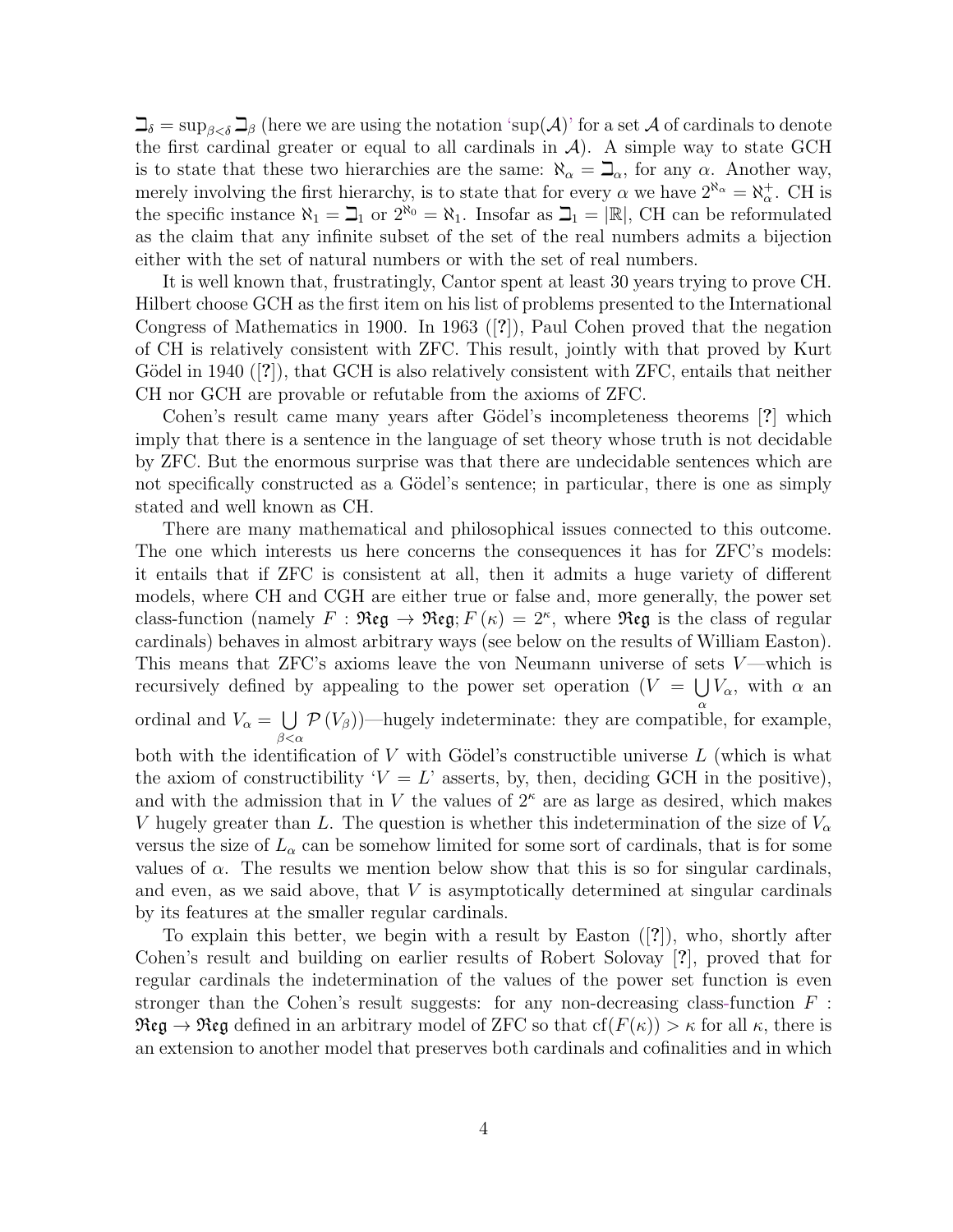$2^{\kappa} = F(\kappa)$ , for any regular cardinal  $\kappa$ . This implies that in ZFC no statement about the power set (class)-function<sup>2</sup> on the regular cardinals other than ' $\kappa \leq \lambda \implies 2^{\kappa} \leq 2^{\lambda}$ ' and cf  $(\kappa) <$  cf  $(2^{\kappa})'$  can be proved.

It is important to notice that singular cardinals are excluded from Easton's result. Just after the result was obtained, it was felt that this restriction was due to a technical problem which could be overcome in the future. But what transpired later is that this restriction is due to deep differences between regular and singular cardinals. Many results attesting that it is so soon followed, indeed. In particular, what these results eventually showed is that the power set class-function behaves much better at singular cardinals than it does at regular ones. While the above quoted results by Gödel, Cohen and Easton imply that the value of the power set function cannot be decided in ZFC neither for regular nor for singular cardinals, as not even  $2^{\aleph_0}$  has an upper bound there, it turns out that one can do the second best and show in ZFC that the value of  $2^{\kappa}$  for any singular  $\kappa$  is conditioned on the values of  $2^{\lambda}$  for the regular  $\lambda$  less than  $\kappa$ . This entails that the size of  $V_{\kappa+1}$  is, in turn, conditioned by that of that of  $V_{\lambda}$  for  $\lambda \leq \kappa$ .

Already in 1965 and 1973 respectively, Lev Bukovský [?] and Stephen H. Hechler [?] proved, for example, that in ZFC if  $\kappa$  is singular and  $2^{\lambda}$  is eventually constant for  $\lambda < \kappa$ , then  $2^{\kappa}$  is equal to this constant. Therefore the value of  $2^{\kappa}$  is entirely determined by the values of the power set function below  $\kappa$ . An infinite cardinal  $\lambda$  is said to be *strong* limit if for any  $\theta < \lambda$  we have  $2^{\theta} < \lambda$  (in particular, it follows that such a cardinal is limit). Note that strong limit cardinals, and in particular, strong limit singular cardinals, exist in any universe of set theory: an example is given by  $\mathbb{Z}_{\omega}$ . Solovay [?] proved that for any  $\kappa$  which is larger or equal to a strongly compact cardinal (a large cardinal  $\lambda$ characterised by having a certain algebraic property that is not essential to explain here, namely that any  $\lambda$ -complete filter can be extended to a  $\lambda$ -complete ultrafilter), we have  $2^{\kappa} = \kappa^+$ . In other words, GCH holds above a strongly compact cardinal. This result, of course, is only interesting if there exist a strongly compact cardinal. In fact this result was obtained as part of an investigation started earlier by Dana Scott [?], which investigated the question of what kind of cardinal can be the first cardinal failing GCH, that is, what properties must have a cardinal  $\kappa$  such that  $2^{\kappa} > \kappa^+$ , but  $2^{\theta} = \theta^+$ , for all infinite cardinals  $\theta < \kappa$ . What Solovay's result shows is that such a cardinal cannot be strongly compact.

This result led Solovay to advance a new hypothesis, according to which, for singular cardinals, his own result does not depend on the existence of a strongly compact cardinal. In other words, the hypothesis is that, in ZFC, every singular strong limit cardinal  $\kappa$ satisfies  $2^{\kappa} = \kappa^+$ . The heart of it is the following implication called 'the Singular Cardinal Hypothesis':

$$
2^{\mathrm{cf}(\kappa)} < \kappa \implies \kappa^{\mathrm{cf}(\kappa)} = \kappa^+, \tag{SCH}
$$

for any cardinal  $\kappa$ . Indeed, for definition, the antecedent implies that  $\kappa$  is a singular cardinal, so that SCH states, in fact, that  $\kappa^{cf(\kappa)} = \kappa^+$ , for any singular cardinal  $\kappa$  for

<sup>&</sup>lt;sup>2</sup>According to the common abuse of notation, we call  $F$  'power set function', even though it is in fact a class-function.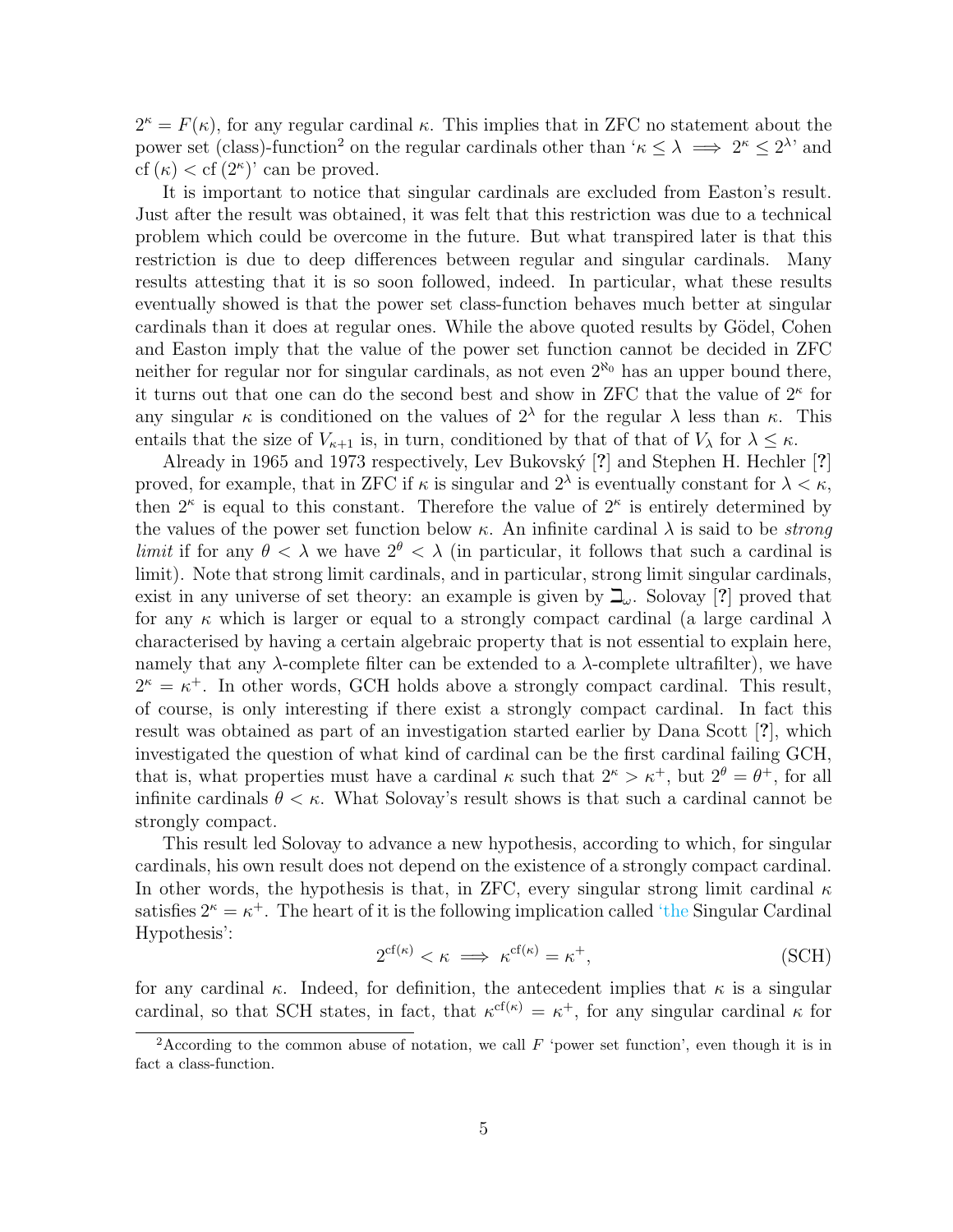which this is not already ruled out by  $2^{cf(\kappa)}$  being too big. On the other hand, if  $\kappa$ is a strong limit cardinal, then it follows from the elementary results mentioned in the previous section that  $\kappa^{cf(\kappa)} = 2^{\kappa}$  (see [?], pg. 55), so that the consequent reduces to  $2^{\kappa} = \kappa^{+}$ . Hence, SCH implies that the power set operation is entirely determined on the singular strong limit cardinals, since GCH holds for any such cardinal.

In a famous paper [?], appeared in 1975, Jack Silver proved that if  $\kappa$  is a singular cardinal of uncountable cofinality, then  $\kappa$  cannot be the first cardinal to fail GCH. A celebrated and unexpected counterpart of this result was proved by Menachem Magidor shortly afterwards [?]. It asserts that, in the presence of some rather large cardinals, it is consistent with ZFC to assume that  $\aleph_{\omega}$  is the first cardinal that fails GCH. This, of course, implies that the condition that  $\kappa$  has uncountable cofinality is a necessary condition for Silver's result to hold. But it also implies that SCH fails and that the power set function at the strong limit singular cardinals does not always behave in the easiest possible way.

Another celebrated theorem proved shortly after the work of Silver is Jensen's Covering Lemma [?], from which it follows that if there are no sufficiently large cardinals in the universe, then SCH holds. To be precise, this lemma implies that SCH holds if  $0^{\sharp}$ does not exist. (It is probably not necessary here to define  $0^{\sharp}$ , but let us say that it is a large cardinal whose existence would make  $V$  be larger than  $L$ , whereas its non-existence would make  $V$  be closely approximated by  $L$ .)

Further history of the problem up to the late 1980s is quite complex and involves notions that are out of the scope of ZFC and, a *fortiori* out of the scope of our paper. Details can be found, for example, in the historical introduction to [?]. Insofar as our interest here focus on the results that can be proved in ZFC, we confine ourselves to mention a surprising result proved by Fred Galvin and András Hajnal in 1975 ([?]). By moving the emphasis from GCH to the power set function as such, they were the first to identify a bound in ZFC for a value of this function, namely for the value it would take on a strong limit singular cardinal with uncountable cofinality. Let  $\kappa$  be such a cardinal, then what Galvin and Hajnal proved is that  $2^{\kappa} < \aleph_{\gamma}$ , where  $\gamma = (2^{|\alpha|})^+$  for that  $\alpha$  for which  $\kappa = \aleph_{\alpha}$ . As the comparison of the two results of Silver and Magidor mentioned above makes clear, singular cardinals with countable and uncountable cofinality behave quite differently. There were no reasons in principle, then, to think, that Galvin and Hajnal's result would extend to singular cardinals with countable cofinality and the state of the matters stood still for many years.

Fast forward, and we arrive to a crowning moment in our story, namely to the proof, by Saharon Shelah in the late 1980s of the following unexpected theorem, put forward in [?]:

$$
[\forall n \left( n < \omega \implies 2^{\aleph_n} < \aleph_\omega \right)] \implies 2^{\aleph_\omega} < \aleph_{\omega_4}.\tag{1}
$$

Shelah's theorem is, in fact, more general than the instance we quoted, which nevertheless perfectly illustrates the point. If  $\aleph_{\omega}$  is a strong limit, then the value of the power set function on it is bounded. In every model of ZFC. Shelah's theorem extends to the countable cofinality the result of Galvin and Hajnal, obtains a bound in terms of just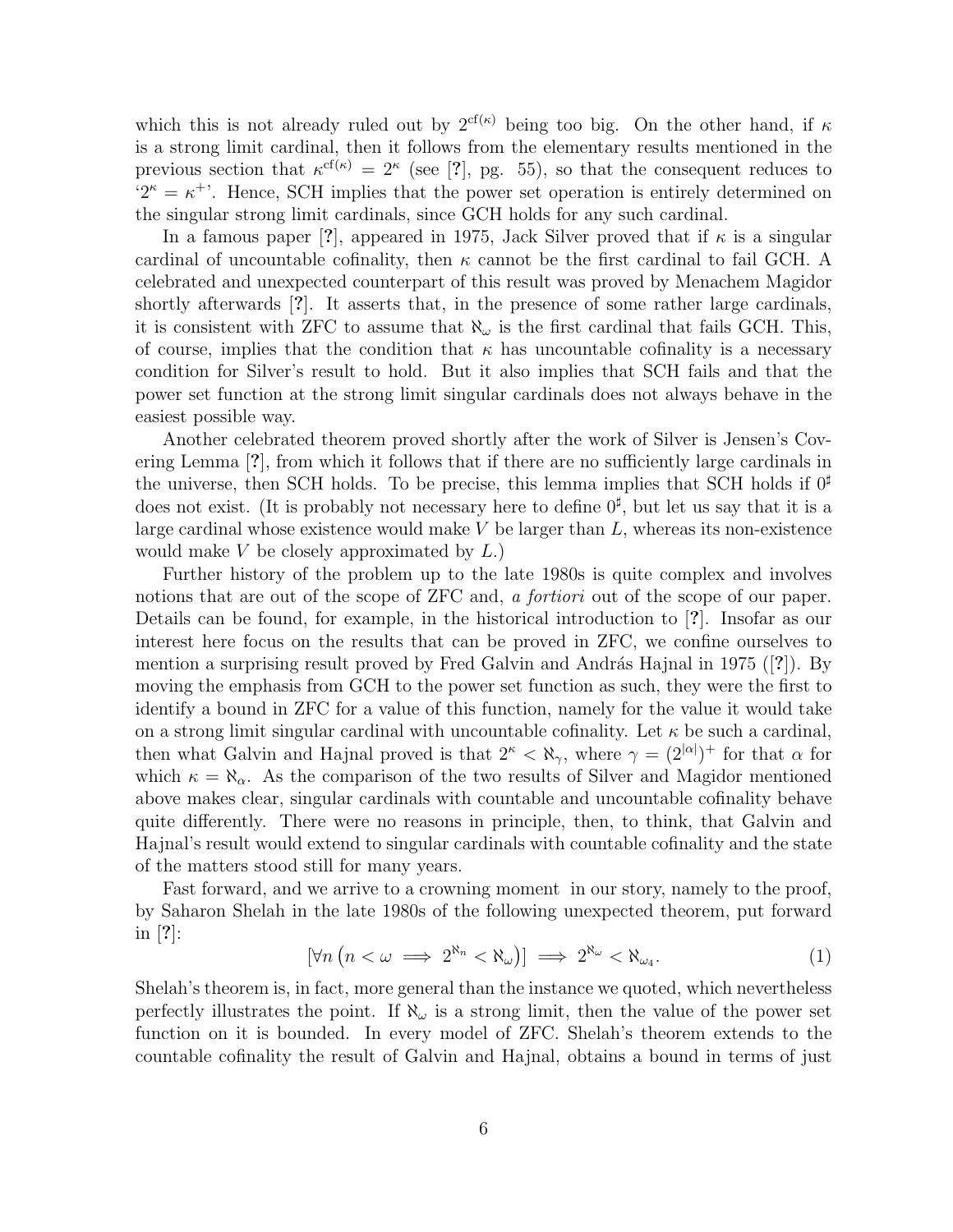the ℵ-function (unlike the Galvin-Hajnal theorem which uses the power set function) and it shows that in spite of Magidor's result which shows that SCH fails at singular strong limits cardinals of countable cardinality, even at such cardinals a weak form of SCH holds, namely the value of the power set function is bounded.

Shelah's theorem is proved by discovering totally new operations on cardinals, called 'pcf' and 'pp', which are meaningful for singular cardinals and which are very difficult to change by forcing. In many instances it is not even known if they are changeable to any significant extent. It would be much too complex for us to describe these operations here but the point made is that, even though ZFC axioms are quite indecisive about the power set operation in general, they are quite decisive about it at the singular cardinals and this is because they prove deep combinatorial facts about the operations pcf and pp. The field of research concerned with the operations pcf and pp is called the 'pcf theory'.

#### 3 Some contemporary results

The foregoing results have been known to mathematicians for a while but they do not seem to have influenced the literature in philosophy very much. The purpose of this article is to suggest that they have some interest for our philosophical views about ZFC and, more generally, set theory. Before coming to it, let us make, however, a short detour in the realm of some more recent results which further illustrate the point. These results, to which this section is devoted, deal with mathematical concepts which are rather advanced and it would distract from the point to present them in a self-contained manner. Those readers who are not at ease with these concepts can safely skip the present section, taking it on trust that contemporary research continues to prove that singular cardinals have quite peculiar features, and that the mathematical universe at such cardinals exhibits much less indetermination than at the regular cardinals. This is the view that we shall discuss in §4.

Let us begin by observing that the emphasis of the recent research on singular cardinals has moved from cardinal arithmetic to more combinatorial questions. We could say that what recent research on singular cardinals is concerned with is combinatorial SCH: rather than just looking at the value of  $2^{\kappa}$  for a certain cardinal  $\kappa$ , one considers the "combinatorics" of  $\kappa$ , namely the the interplay of various appropriate properties  $\varphi(\kappa)$  of it. An example of such a property might be the existence of a certain object of size  $\kappa$ , such as a graph (see below on graphs) on  $\kappa$  with certain properties, or the existence of a topological or a measure-theoretic object of size  $\kappa$ , in the more complex cases. One may think of  $\kappa$  as a parameter here. Then the relevant instance of combinatorial SCH would say that the property  $\varphi(\kappa)$  depends only on the fact that  $\varphi(\theta)$  holds at all  $\theta < \kappa$ . The question can be asked more generally, what about the relevant property of  $\kappa$  can be proved in ZFC, knowing that the property holds all  $\theta < \kappa$ .

Concerning the former aspect of such a question, that concerned with what can be proved in ZFC, a celebrated singular compactness theorem is proved by Shelah in [?]. Shelah's book [?] presents, moreover many applications of pcf theory to deal with this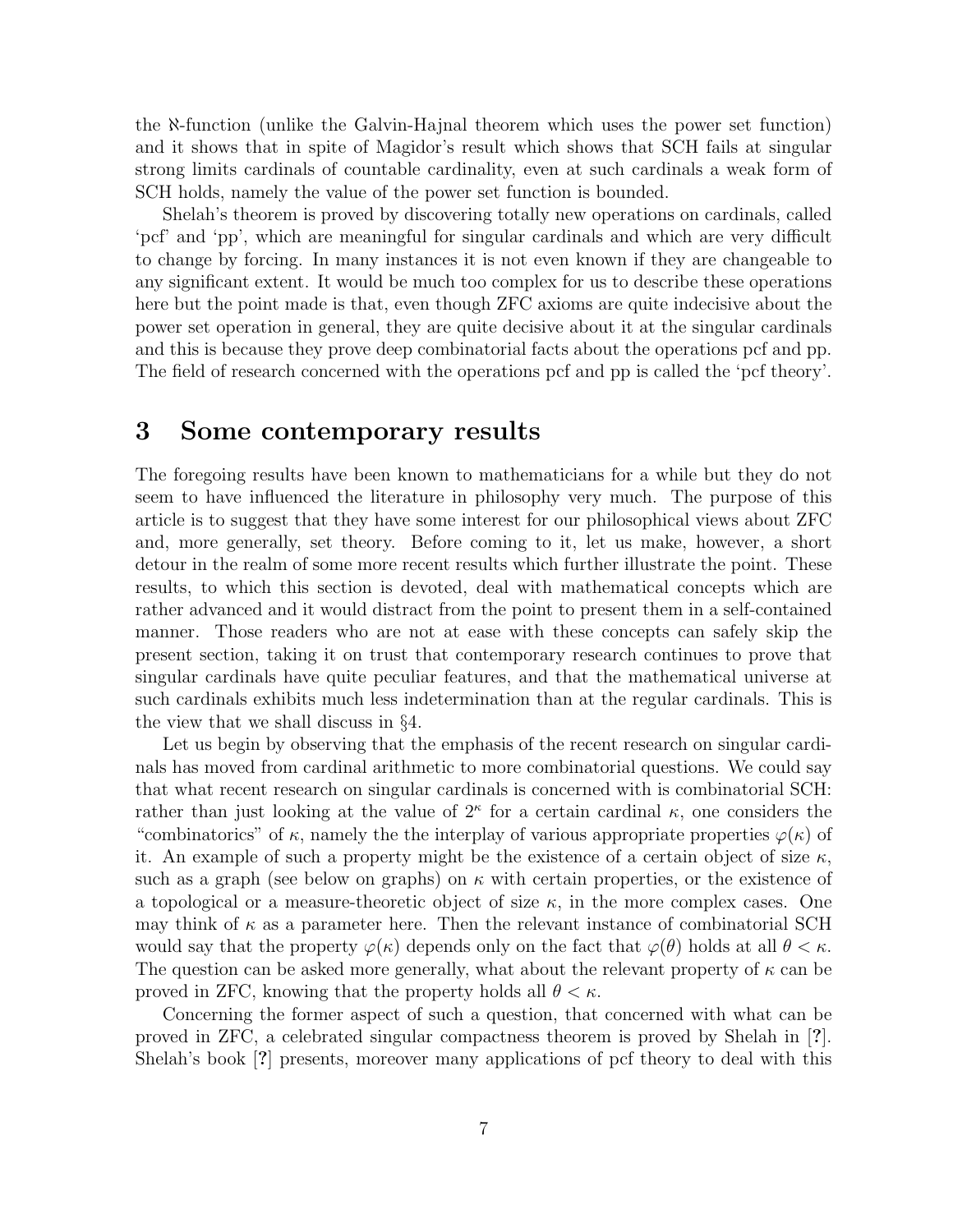aspect of the question. The latter aspect of the question—namely the forcing counterparts of the former—appeared only later, due to the enormous difficulty of doing even a simplest forcing at a singular cardinal and the necessity (by the Covering Lemma) of using large cardinals, for performing this task. One of the early examples is [?].

To illustrate this sort of research, let us concentrate on one sample combinatorial problem, having to do with one of the simplest but most useful notions in mathematics, that of a graph.

A graph is a convenient way to represent a binary relation. Namely, a graph  $(V, E)$ consists of a set V of vertices and a set  $E \subseteq V \times V$  of edges. Both finite and infinite graphs are a frequent object of study in mathematics and they are also used in everyday life, for example to represent communication networks. Of particular interest in the theory of graphs is the situation when one graph  $G$  is subsumed by another one  $H$ , in the sense that one can find a copy of  $G$  inside of  $H$ . This is expressed by saying that there is an embedding from  $G$  to  $H$ . Mathematically speaking, this is defined as follows.

**Definition 3.1** Suppose that  $G = (V_G, E_G)$  and  $H = (V_H, E_H)$  are graphs and  $f : G \rightarrow$ H is a function. We say that  $f$  is a graph homomorphism, or a homomorphic embedding if f preserves the edge relation (so a  $E_G$  b implies  $f(a) E_H f(b)$  for all  $a, b \in V_G$ ) but it is not necessarily 1-1. If f is furthermore 1-1, we say that f is a weak embedding. If, in addition, f preserves the non-edge relation (so a  $E_G$  b holds iff  $f(a) E_H f(b)$  holds), we say that f is a strong embedding.

Graph homomorphisms are of large interest in the theory of graphs and theoretical computer science, see for example [?] for a recent state-of-the-art book on graph homomorphisms. The decision problem associated to the graph homomorphism, that is deciding if there is a graph homomorphism from one finite graph into another, is NPcomplete (see Chapter 5 of [?], which makes the notion also interesting in computer sciences).

Of particular interest in applications is the existence of a universal graph. If we are given a class G of graphs, we say that a certain graph  $G^*$  is universal for G if every graph from  $G$  admits a homomorphic embedding into  $G^*$ . Of course, variants of this relation can be obtained by replacing homomorphic embedding with weak or strong embedding, as defined in Definition 3.1. The combinatorial question that we shall survey is that of the existence of universal graphs of a fixed size  $\kappa$  in various contexts.

To begin with, ZFC proves that there is a unique up to isomorphism graph G<sup>∗</sup> of size  $\aleph_0$ . This is known as Rado graph (or, also, random or Erdös -Rényi graph), and it satisfies that for every finite graph  $G$  and every vertex  $v$  of  $G$ , every strong embedding of  $G\backslash\{v\}$  into  $G^*$  can be extended to a strong embedding of G into  $G^*$ . As a consequence, G<sup>\*</sup> strongly embeds all countable graphs. This graph was discovered independently in several contexts, starting from the work of Ackermann in [?], but its universality properties were proved by Rado in [?].

Under the assumption of GCH, from the existence of saturated and special models in first-order model theory (see [?]), it follows that a universal graph exists at every infinite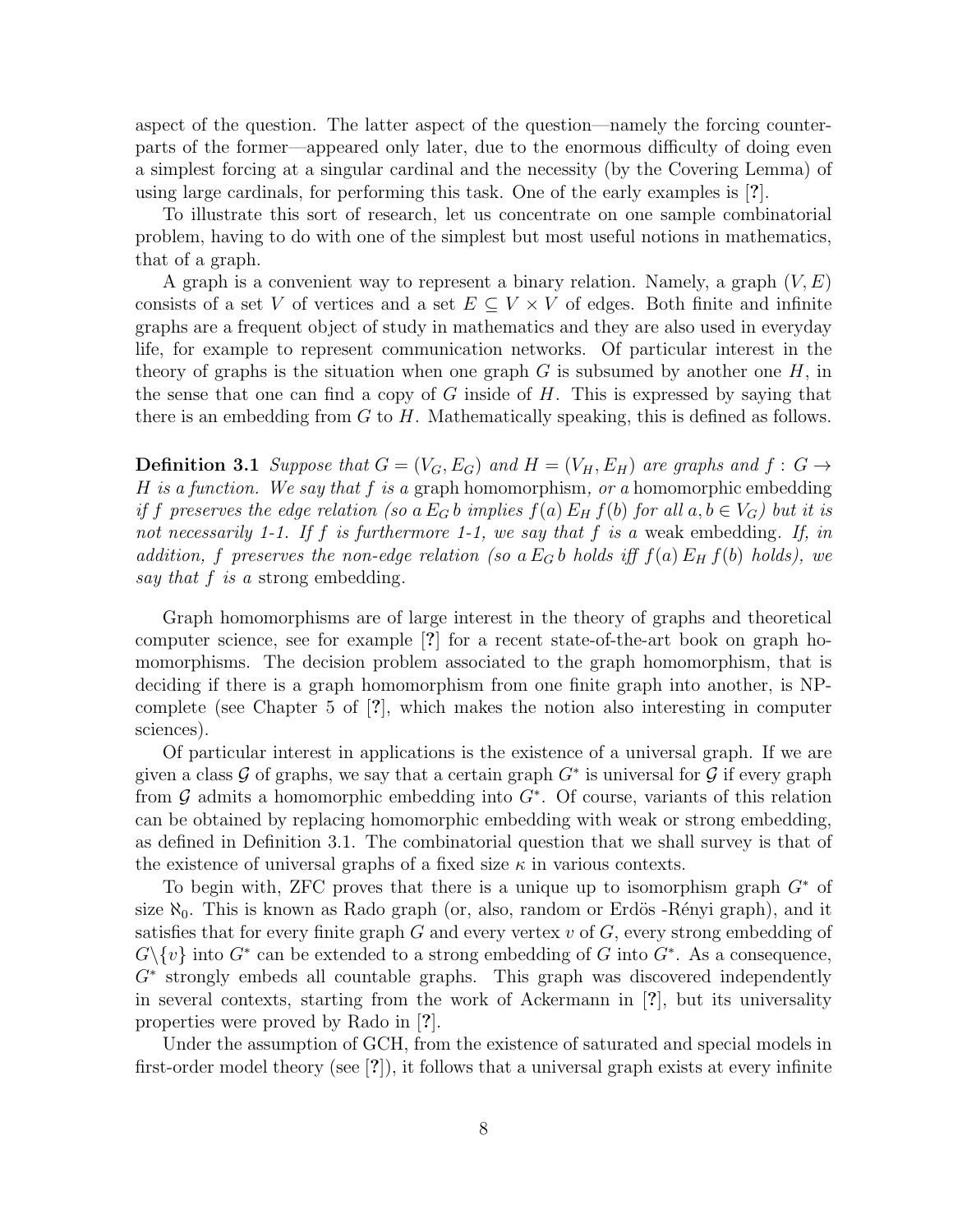cardinal  $\kappa$ . In particular, the assumption that  $\lambda < \kappa \implies \kappa^{\lambda} = \kappa$  entails that there is a saturated, and consequently universal, graph of size  $\kappa$ .

When we move away from GCH, the existence of universal graphs becomes a rather difficult problem. Shelah mentioned in [?] a result of his (for the proof see [?] or [?]), namely that adding  $\aleph_2$  Cohen reals to a model of CH destroys any hope of having a universal graph of size  $\aleph_1$ . This does not only mean that there is no universal graph in this model, but also that, by defining the universality number of a family  $\mathcal G$  of graphs as the smallest size of a subffamily  $\mathcal F$  of  $\mathcal G$  such that every element of  $\mathcal G$  embeds into a member of  $\mathcal F$ , we have that in the above model the universality number of the family of graphs of size  $\aleph_1$  is the largest possible, namely  $2^{\aleph_1}$ . More generally, one can state the following theorem:

**Theorem 3.2** *[Shelah, see [?] or [?]] Suppose that*  $\lambda < \kappa \implies \kappa^{\lambda} = \kappa$  and let  $\mathbb{P}$  be the forcing to add  $\lambda$  many Cohen subsets to  $\kappa$  (with  $cf(\lambda) \geq \kappa^{++}$  and  $\lambda \geq 2^{\kappa^+}$ ). Then the universality number for graphs on  $\kappa^+$  in the extension by  $\mathbb P$  is  $\lambda$ .

Using a standard argument about Easton forcing, we can see that it is equally easy to get negative universality results for graphs at a class of regular cardinals:

**Theorem 3.3** Suppose that the ground model V satisfies  $GCH$  and C is a class of regular cardinals in V, while F is a non-decreasing function on C satisfying that for each  $\kappa \in \mathcal{C}$ we have  $cf(F(\kappa)) \geq \kappa^{++}$ . Let  $\mathbb P$  be Easton's forcing to add  $F(\kappa)$  Cohen subsets to  $\kappa$ for each  $\kappa \in \mathcal{C}$ . Then for each  $\kappa \in \mathcal{C}$  the universality number for graphs on  $\kappa^+$  in the extension by  $\mathbb P$  is  $F(\kappa)$ .

The proofs of these results are quite easy. In [?], Shelah emphasizes this by claiming that "The consistency of the non-existence of a universal graph of power  $\aleph_1$  is trivial, since, it is enough to add  $\aleph_2$  generic Cohen reals". He focuses, indeed, on a much more complex proof, that of the consistency of the existence of a universal graph at  $\aleph_1$  with the negation of CH. He obtained such a proof in [?], while Mekler obtained a different proof of the same fact in [?]. Insofar as  $\aleph_0$  is regular,  $\aleph_1$  is the successor of a regular cardinal. Other successors of regular cardinals behave in a similar way, although neither Mekler's nor Shelah's proof seem to carry over from  $\aleph_1$  to larger successors of regulars. A quite different proof, applicable to larger successors of regulars but proving a somewhat weaker statement was obtained by Džamonja and Shelah in [?]: they proved that assuming that it is relatively consistent with ZFC that the universality number of graphs on  $\kappa^+$  for an arbitrary regular  $\kappa$  is equal to  $\kappa^{++}$  but  $2^{\kappa}$  is as large as desired.

All these results only concern regular cardinals and their successors, and leave, open the question for singular cardinals and their successors. Positive results analogous to the one just mentioned by Dˇzamonja and Shelah were obtained by Dˇzamonja and Shelah, again, in [?], for the case where  $\kappa$  is a singular cardinal of countable cofinality, and by Cummings, Džamonja, Magidor, Morgan and Shelah in [?], for the case where  $\kappa$  is a singular cardinal of arbitrary cofinality. The most general of their results can be stated as follows: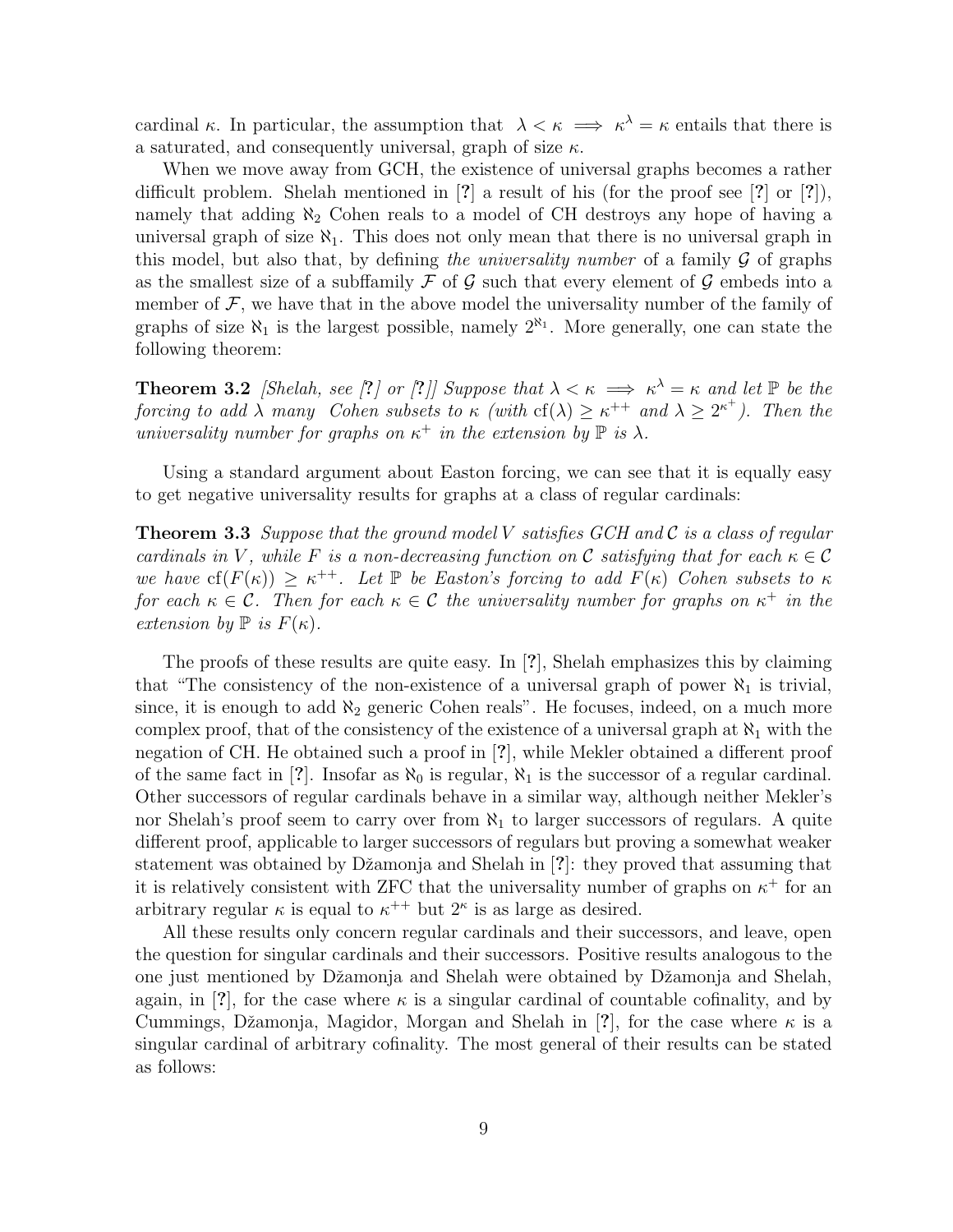**Theorem 3.4** [Cummings et al. [?]] If  $\kappa$  is a supercompact cardinal,  $\lambda < \kappa$  is a regular cardinal and  $\Theta$  is a cardinal with  $cf(\Theta) \geq \kappa^{++}$  and  $\kappa^{+3} \leq \Theta$ , then there is a cardinal preserving forcing extension in which  $cf(\kappa) = \lambda$ ,  $2^{\kappa} = 2^{\kappa^+} = \Theta$  and in which there is a universal family of graphs on  $\kappa^+$  of size  $\kappa^{++}$ .

Further recent results of Shelah (private communication) indicate that the universality number in the above model should be exactly  $\kappa^{++}$ . These results concern successors of singular cardinals, which themselves are, of course, regular. The situation for singular cardinals themselves is different, in particular no forcing notion can operate on them. We do not have any general results about graphs on such cardinals, but here is a result showing that in specific classes of graphs the existence of a universal element at singulars is simply ruled out by the axioms of ZF (not even the full ZFC is needed):

**Theorem 3.5** [Džamonja [?]] (ZF) Suppose that  $\kappa$  is a cardinal of cofinality  $\omega$ . Then, for any  $\lambda \geq \kappa$  in ZF, there is no universal element in the class of graphs of size  $\lambda$ that omit a clique of size  $\kappa$ , under graph homomorphisms, or the weak or the strong embeddings.

This survey of the graph universality problem shows on a specific example the phenomenon of the change in the combinatorial behaviour between the three kinds of cardinals: successors of regulars, successors of singulars and, finally, singular cardinals. At successors of regulars combinatorics is very independent of ZFC, so that simple forcing, without use of large cardinals, allows us to move into universes of set theory which have very distinct behaviours. At the successor of a singular cardinal, we can move from L-like universes only if we use large cardinals (as we know by Jensen's Covering, mentioned above), and this shows in combinatorics by the necessity to use both large cardinals and forcing to obtain independence results, and this independence is in fact limited (as in the example of Shelah's pcf theorem quoted above). Finally, at singular cardinals, combinatorics tends to be completely determined by ZFC, or even by ZF, as in the example of Theorem 3.5.

In connection with this theorem, it is interesting to note that in the absence of the Axiom of Choice, it is possible that every uncountable cardinal is singular of countable cofinality. To be exact, Gitik proved in [?] that from the consistency of ZFC and arbitrarily large strongly compact cardinals, it is possible to construct a model of ZF in which all cardinals have countable cofinality. Therefore, if one is happy to work with ZF only, then one has the choice to move to a model in which only singular cardinals exist and they only have countable cofinality. In such a model, combinatorics becomes easy and determined by the axioms, at least in the context of the questions that have been studied, such as the graph universality problem.

# 4 Philosophical Remaks

Mathematical platonism is often presented as the thesis that mathematical objects exist independently of any sort of human (cognitive) activity, and it is taken to go together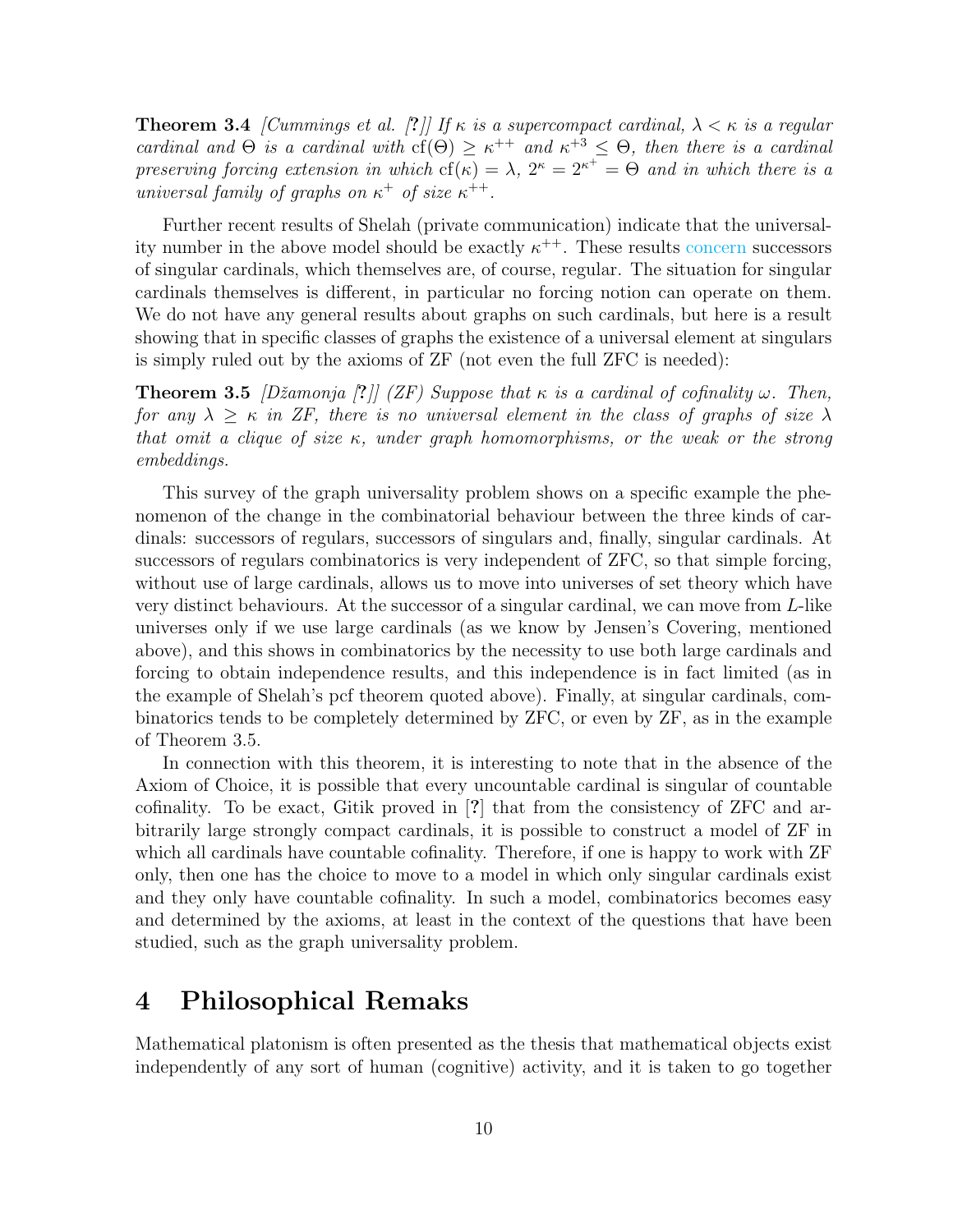with a realistic semantic view, according to which all we can say in mathematics (i.e. by using a mathematical language) is either true or false, to the effect that all that has been (unquestionably) proved is true, but not all that is true has been (unquestionably) proved or can be proved (because of various forms of incompleteness of most mathematical theories). Both claims are however quite difficult to support and are, in fact, very often supported only by the convenience of their consequences, or, better, by the convenient simplicity of the account of mathematics they suggest, and because they provide a simple explanation of the feeling most mathematicians (possibly all) have that something external to them resist their intuitions, ideas, programs, conjectures, to the effect that all what they can frame by their thought or imagination must have, as it were, an external, independent approval before having its place among mathematical achievements. Hence, an interesting philosophical question is whether there can be weaker claims which have similarly convenient consequences and that can be more easily positively supported either by the evidence coming from mathematical practice, or by more satisfactory metaphysical assumptions, or, better, by both.

It is our opinion that such claims can reasonably be formulated. In short, they are the following: i) there are ways for us to have epistemic de re access to mathematical objects; ii) we are able to prove truths about them, though others are still not proved or are unprovable within our most convenient theories (which are supposed to deal with these objects). Claim  $(i)$  means that there are ways for us to fix intellectual contents which are suitably conceived as individuals that mathematics is dealing with, in such a way that we can then, afterwords (that is, after having fixed them), ascribe properties and relations to these individuals. Claim  $(ii)$  means that some of our ascriptions of property and relations to these individuals result in truths, in the sense that they somehow comply with the content we have afterword fixed, and, among them, some can be, and in many cases have been, provably established, though others are still not so or cannot be so within the relevant theories.

There are many ways of fixing intellectual contents, which, in appropriate contexts, are (or can be) suitably conceived as individuals. A liberal jargon con refer to these contents as to abstract objects. If this jargon is adopted, the claim that mathematics deals with abstract objects becomes quite trivial, and can neither be taken as distinctive of a platonist attitude, nor can provide any characterization of mathematics among other intellectual enterprises. In a much more restrictive jargon, for something (i.e. the putative reference of a term or description) could count as an objects it has to exist. Under this jargon, the claim that mathematics deals with abstract objects becomes much more demanding, overall if it is either required that these objects are self-standing or mind independent, or it is supposed that nothing can acquire existence because of any sort of intellectual act. The problem, then, with this claim is that it becomes quite difficult to understand what 'exist' can mean if referred to abstract contents. What we suggest is reserving the term 'abstract object' to intellectual contents suitably conceived as individuals and so fixed, in an appropriate context, so as to admit de re epistemic access. We submit that, one this is granted, the claim that mathematics deals with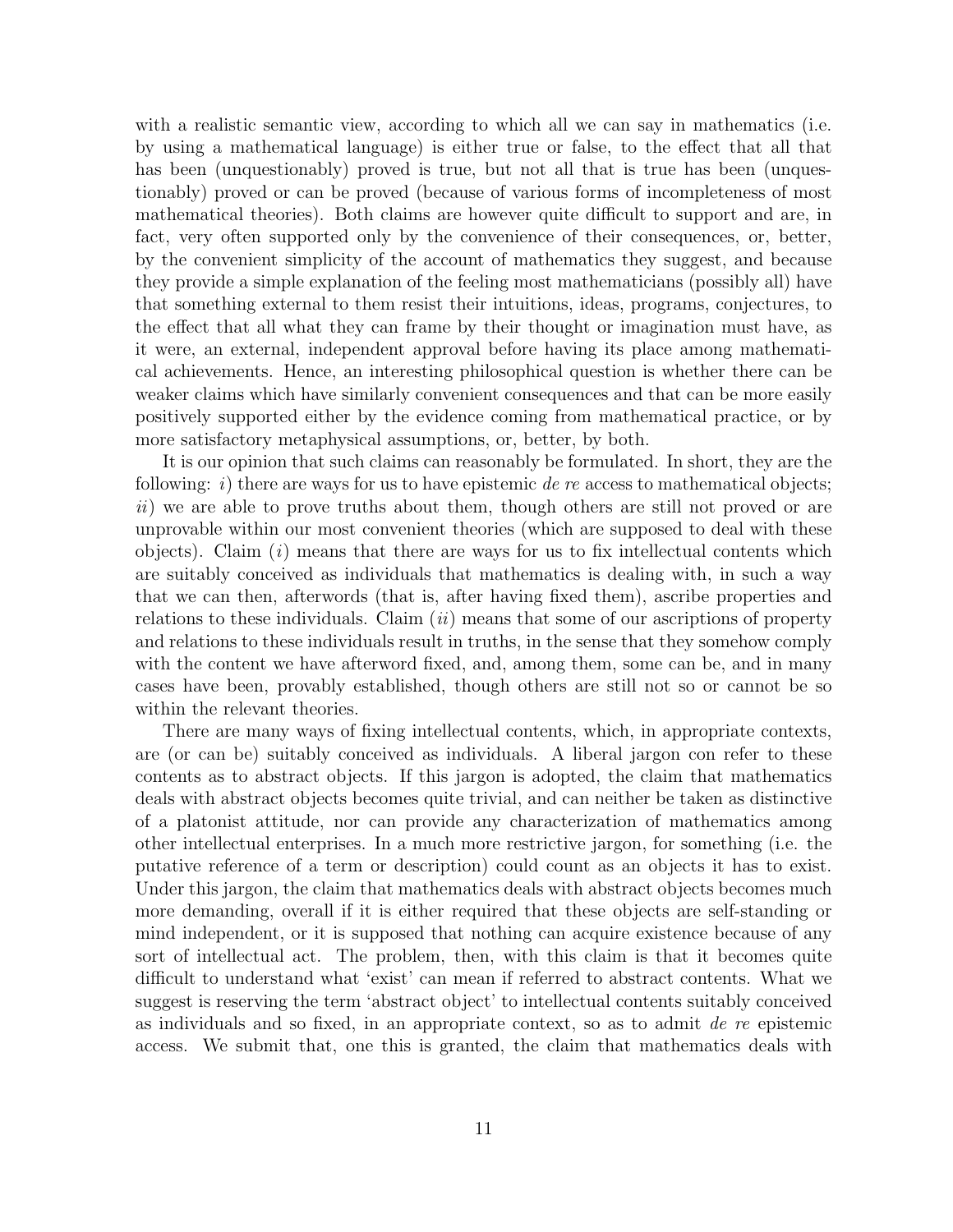abstract objects becomes both strong enough and distinctive, so as to provide the ground for an appropriate account of mathematics.

Mathematics traditionally admits different modalities for fixing intellectual contents. The French philosopher Jean-Michel Salanskis ([?]; [?]) suggested to distinguish two basic ways of doing it: constructively and correlatively.

The former way has a more limited application, but can be taken, in a sense, as more fundamental. Positive natural numbers are so fixed when it is established, for instance, that: i) is such a number; ii) if  $\sigma$  is such a number, then,  $\sigma$  is such a number; iii) nothing else is such a number. Once positive natural numbers as fixed this way, one can look at them as such, and try to disclose properties they have and relations they bear to each others. Making it in agreement with mathematical requirements of rigor asks both for further definitions and the fixation of inferential constraints or rules, typically of an appropriate codified, in not closed, language. What is relevant for illustrating our point, is only that we can do both things in such a way to keep the reference steady to the contents previously fixed as just said: it is on them that we define the relevant properties and relations; and it is to speak of them that we establish the appropriate inferential constraints and fashion (or adopt) the appropriate language. This allows us to say of them, or some of them, that they are so and so. This should give a rough idea of the intellectual phenomenon we want to focus on by speaking of de re epistemic access.

But, more importantly, we could observe that, once appropriate intellectual contents are fixed constructively, one can also try to capture them correlatively, that is, through an axiomatic implicit definition. This can be done somehow informally, or by immersing the definition within a formal system affording both the appropriate language and the appropriate inference rules (or, possibly, allowing to state these rules). In the case of natural numbers, we can, for instance, define them, through Peano axioms, within an appropriate system of predicate logic. We would presumably do that by passing up the restriction to positive such numbers, by so capturing, together with them a single nonpositive natural number previously identified, already correlatively, indeed, as the item 0 such that  $0 =$ . But, this apart, what is relevant is that we could conceive doing that with the purpose of characterizing correctively the same contents previously fixed constrictively with the addition of 0, so as that each of them provide the reference for a singular term or a definite description appropriately introduced within the adopted language, and that they provide, taken all together, the domain of variation and quantification of the individual variables involved in the definition.

The predicate system adopted can be both first or higher, typically second, order. There is, however, a well known difference among the two cases: while Peano secondorder arithmetic (or PA2, for short) is categoric (with respect to the subjacent set theory), by a modern reformulation of Dedekind's argument ([?]), Peano first-order arithmetic (or PA1, for short) is not, by an immediate consequence of the Löwenheim-Skolem's theorem  $([?])$ . This suggests that the verb 'to capture' is not to be understood in the same way in both cases: in the second-order case, it means that the relevant axioms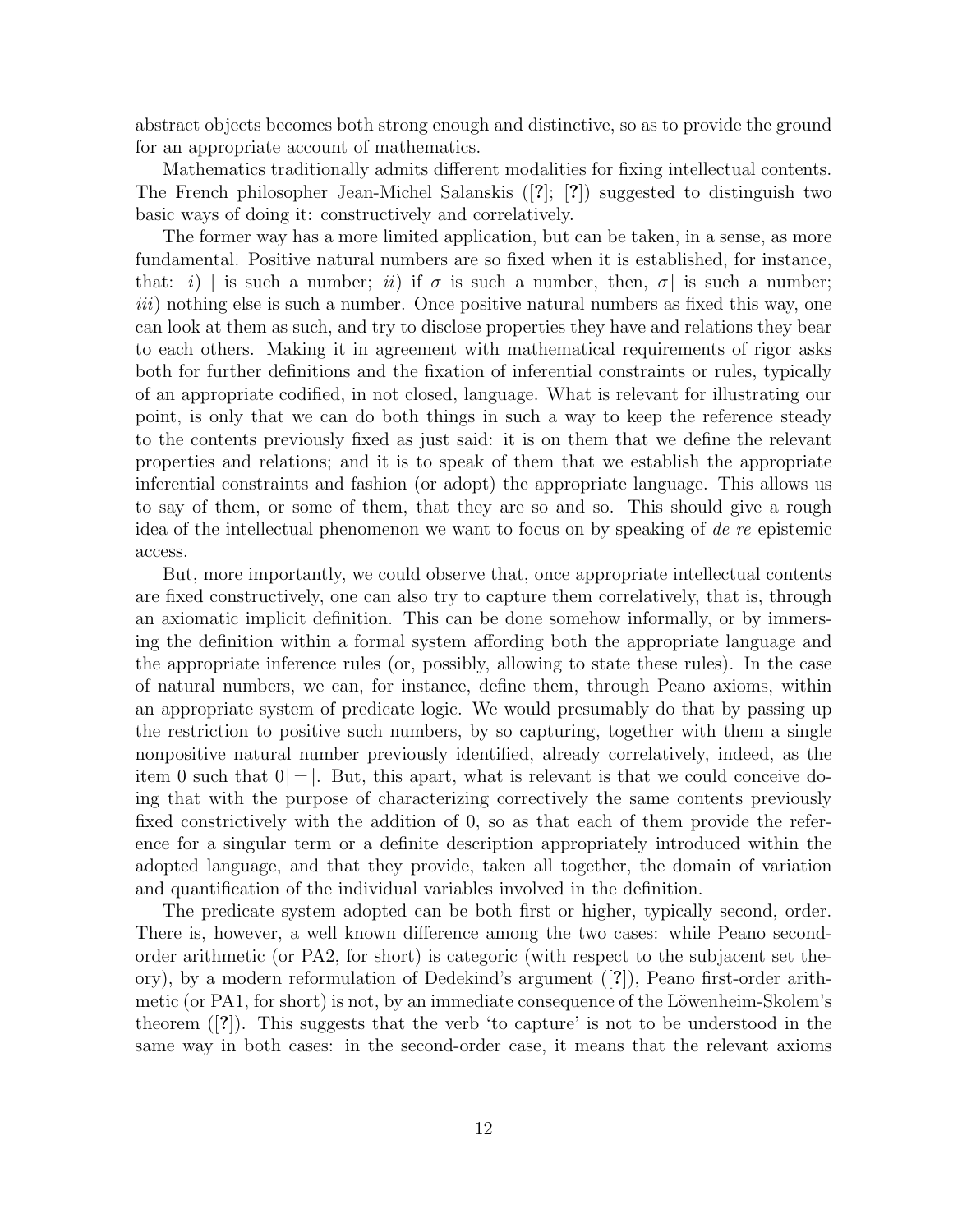determine a single structure (up to isomorphism), whose elements are intended to be the natural numbers, identified with the same objects previously fixed constructively, with the addition of 0; in the first-order case, it means that they describe a class of non-isomorphic structures, all of which include individuals that behave, with respect to each others, in the same way as the elements of this structure do, and that we can, then, intend, again, as the same objects previously fixed constructively, with the addition of 0.

Both in the usual platonist tongue, and in our amended one, we could say that the limited expressive power of a first-order language makes it impossible to univocally describe the natural numbers by means of such a language: to do it, a second-order language is needed ( and it suffices). Still, the verb 'to describe' should be understood differently in the two cases: while in the former case it implies that that these numbers are self-standing objects that are there as such, independently of any intellectual achievement, in the latter case, it merely implies that these objects have been previously fixed. Hence, if no previous definition were admitted or considered, the verb 'to fix' should be used, instead. What should, then, be said is that the limited expressive power of a first-order language makes it impossible to univocally fix the natural numbers by means of such a language. (Of course, the relativization of the categoricity of PA2 to a given model of set-theory makes the usual platonist tongue appropriate only insofar as it is admitted that this model reflects the reality of the world of mathematical objects, which, in presence of the strong non-categoricity of ZFC requires a further act of faith. But on this, later.)

The difference between and first- and the second-order case is not limited to this, however. Another relevant remark is that the language of PA1 is forced to include, together with the primitive constants used to designate the number zero and the successor relation, also two other primitive constants used to designate addition and multiplication (though versions of PA1 often adopt a language including a further primitive constant used to designate the order relation, which can be easily defined in terms of addition and which makes it possible to reduce the number of axioms, albeit this increases the syntactical complexity of some proofs). The only primitive constants which are required to be included in the language of PA2 are, instead, those used to designate the number zero and the successor relation: addition and multiplication (as well as order), can be recursively defined in terms of zero and successor. Hence, whereas Peano second-order axioms (implicitly) define a structure  $\langle N, \cdot \rangle$  Peano-first order axioms define uncountably many distinct structures  $\langle N, ', +, \times \rangle$ . It remains the fact, nevertheless, that the former structure is reflected within any one of the latter ones. Hence, if we admit that the axioms of PA2 capture or fix a domain of objects in an appropriate way, as the elements of  $\langle N, \prime \rangle$ , there is room to say that PA1 is studying these same objects by weaker logical means, by identifying them as the common elements of uncountably many possible structures  $\langle N, ', +, \times \rangle$ , though being unable to provide an univocal characterization of them.

This should clarify a little better what having epistemic de re access to mathematical objects could mean: one could argue that, once natural numbers are captured or fixed by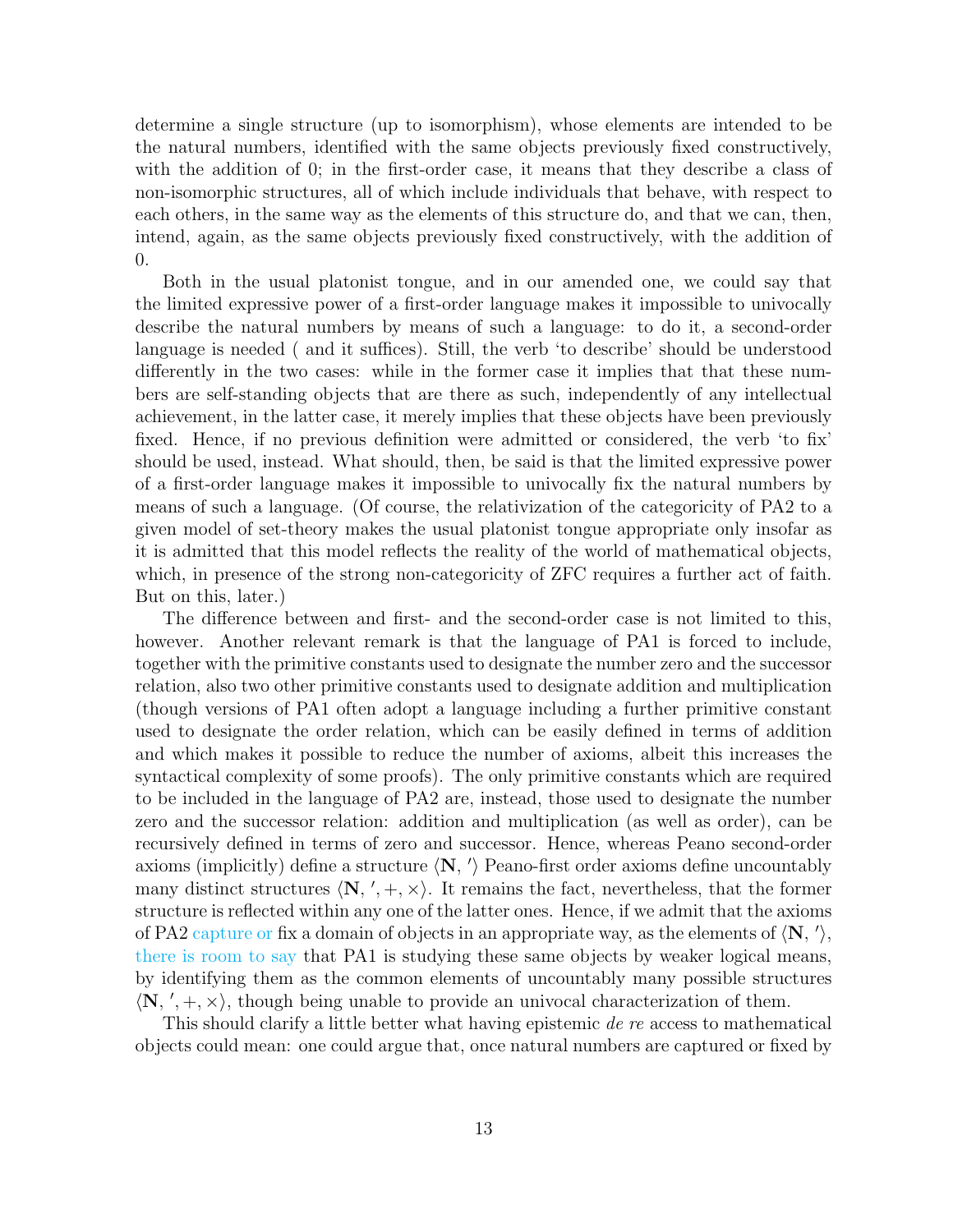the axioms of PA2 as the elements of  $\langle N, \cdot \rangle$ , one can, again, look at them as such and try to disclose their properties and relations, so as to recover the same property or relation already ascribed to them, and possibly more ones. This can be done in different ways. By staying within PA2, one can, for example, besides proving the relevant theorems statable in its primitive language, also enrich this language by means of appropriate explicit definitions, so as to introduce appropriate constant to be used in the relevant proofs. By leaving this theory, one can, also try to describe them by using a weaker language, such as a first-order one, and be, then, forced to implicitly define addition and multiplication on them by appropriate axioms, though being unable to reach an univocal description. Other ways for studying these numbers are, of course, at hand. But, for our present purpose, we can confine ourselves to observe that in this latter case (as in many other ones), what we are doing may be appropriately accounted for by saying that, of these very numbers, we claim (by using the relevant first-order language) that they are so and so, or, better, that they form a structure  $\langle N, ', +, \times \rangle$ .

There is a quite a natural objection one could address to these views. One could remember that, as any other second-order theory, PA2 is syntactically incomplete, to the effect that some statements that are either true or false in its unique model are not provable in it, and there is, then, no way (or at least no mathematically appropriate way) for us to know whether they are true or false. Hence, one could argue, whatever a de re access to natural numbers, as defined by PA2, might be, it cannot be, properly speaking, an epistemic access, since there are not only things about these numbers that we do not know, but also things that we cannot know. We think this objection misplaced. Since something analogous also occurs for genuine empirical objects. Take the chair you sit on (if any): there are many properties that we suppose (at least from a realist perspective) that it has or that it has not, about which even our best theories and the information you are in measure to obtain make you unable to take a decision. This should not imply, it seems to us, that you do not know that chair. Of course, we could always change our theories, or improve them, if we were considering that deciding about some questions that we know to be undecidable within them is relevant. Hence, if we were considering (or discovering) that there are some relevant statements about natural numbers which are provably undecidable in PA2, we could then try to add axioms to the effect of provably deciding the statements. But allowing this possibility does not imply that we do not have de re epistemic access to these numbers as fixed by PA2, while working on them either within or outside it. All what is required for it is that there is a suitable sense in which we can say that on these numbers (as independently fixed) we define some properties or relations within this theory, or of these numbers we claim this or that outside the theory.

Something similar to what happens with PA2, also happens with Frege arithmetic (or FA, for short), namely full (dyadic) second-order logic plus Hume's Principle (see Wright [?] or [?], especially section II). The role played by natural numbers in the former case is played by the cardinal ones (understood as numbers of concepts) in the latter case. Once a particular cardinal number, typically the number of an empty concept, for example the concept of being self-distinct, is identified with 0, and an appropriate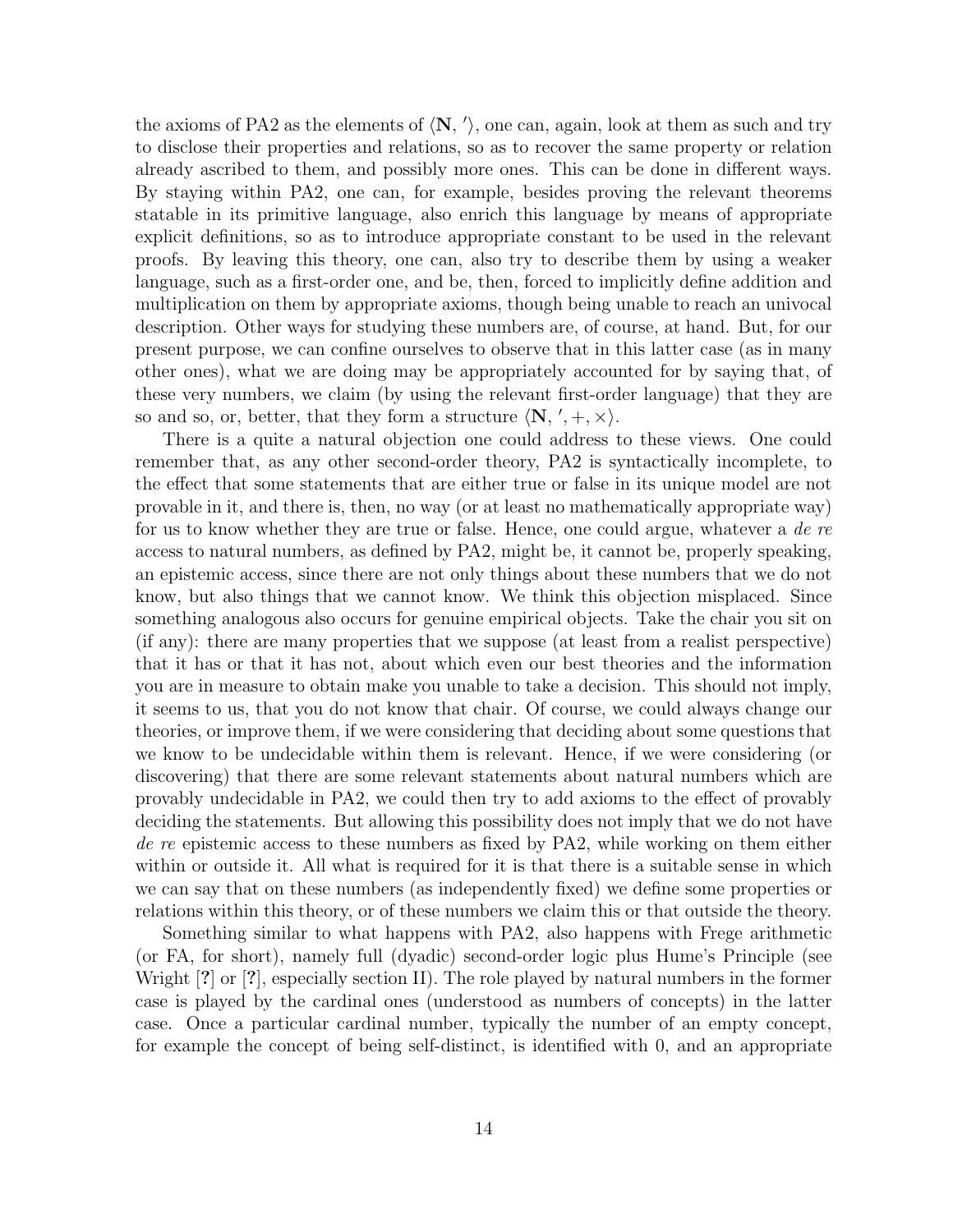functional and injective relation is defined on these numbers so as to play the role of the successor relation, one can select the natural numbers among the cardinal ones, as being 0 together with all its successors. One can then capture or fix the natural numbers without appealing to addition and multiplication on them (and no more on order, at least explicitly). But now there is even more: these numbers can be captured or fixed by selecting them among items which are fixed, in turn, by appealing neither to a designated item like 0, nor to a certain dyadic relation, like the successor relation. Of the cardinal numbers, one could, then, say, that some of them are the natural ones and can be studied as such with other appropriate means.

It is easy to see that, as opposed to PA2, FA is not categoric (with respect to the subjacent set theory). This merely depends on the presence in some of its models of objects other than cardinal numbers, which can be absent from others. Still, FA interprets PA2 (this is generally known as Frege's theorem: see [?], for example), and a result of relative consistence can also be proved for FA ([?], prop. 14; [?], pp. 573-574): any two models of it restricted to the range of the number-of operator are isomorphic (with respect to the subjacent set theory). This might make one think that a form of categoricity (with respect to the subjacent set theory) is essential for allowing de re epistemic access to mathematical objects, i.e. that the only intellectual contents suitably conceived as mathematical objects that we can take to have de re epistemic access to are those fixed within a theory endowed with an appropriate form of categoricity (with respect to the subjacent set theory).

This is not what we want to argue, however. The previous example of the constructive definition of positive natural numbers (possibly, with the correlative addition of 0) should already make it clear. Another, quite simple example is the following: when we define the property of being a prime number within PA1, we do it on the natural numbers in such a way that we can say that on these numbers we define this property; if the definition is omitted, many usual theorems of PA1 can no longer be proved, of course, but this does not change anything to many other theorems still concerned with natural numbers as defined within this theory. These two examples are different from each other, and both different from that given by the access to natural numbers are defined within PA2. That provided by the definition of prime numbers within PA1 is only an example of de re epistemic access internal to a given theory, which reduces, in fact, to nothing more than the possibility of performing an explicit definition within this very theory. Claiming that we have de re epistemic access to natural numbers as defined constructively, with the addition of 0, or to these very numbers as defined correlatively within PA2, when we try to study them in a different context, is a quite a different story. Still, there is something similar in the three cases, and this is just what we are interested to underline here: it is a sort of (relative) stability of intellectual contents counting of mathematical objects, a stability that is made possible by the way these contents are fixed. We do not want to venture here in the (possibly hopeless) tentative of classification of forms of de re epistemic access. Still, it seems clear to us that the phenomenon admits differences: both the stability depending on a constructive, or,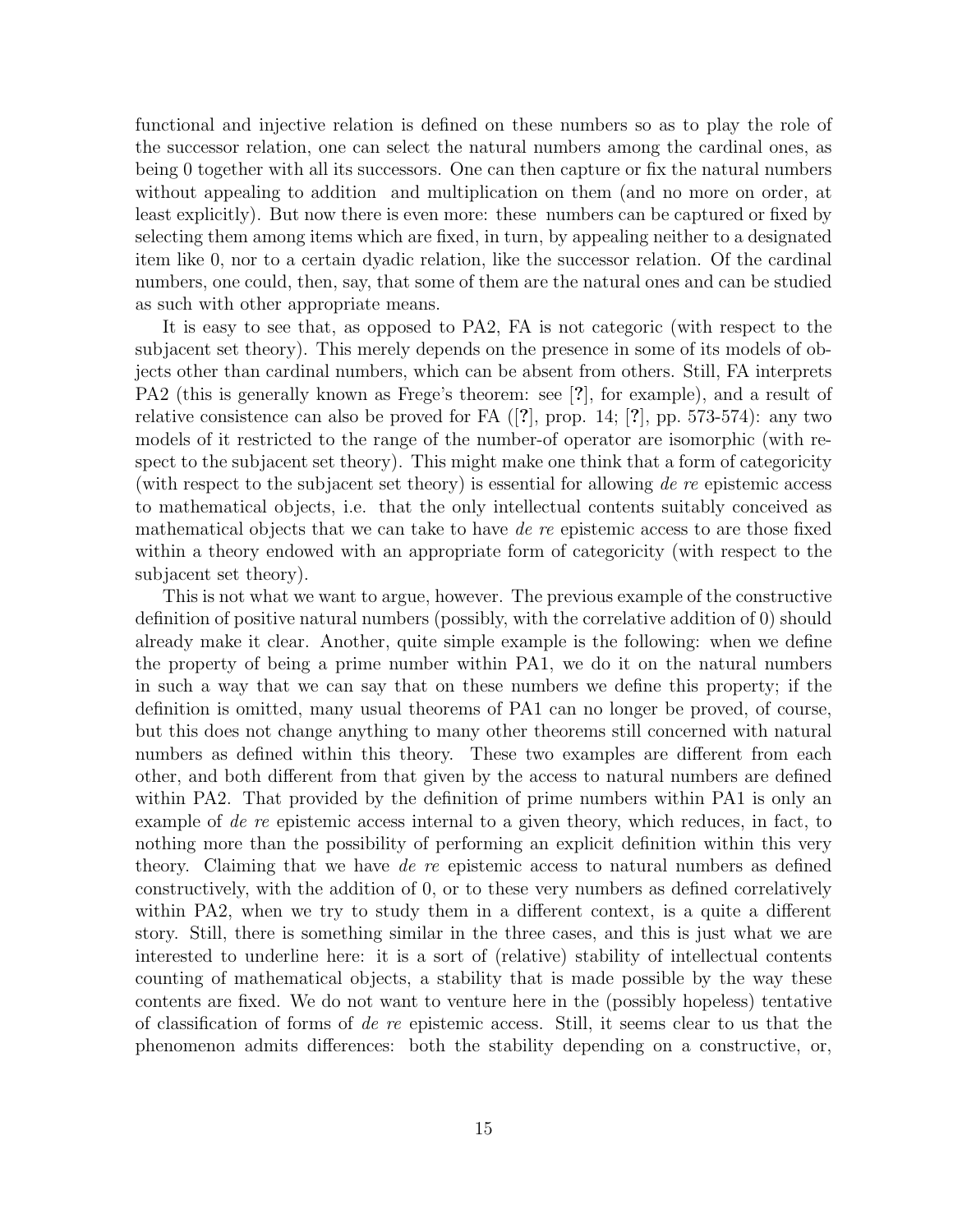more generally, informal definition, and that depending on a categorical implicit formal definition are extra-theoretic; the former is intentional, as it were, the latter semantic; that depending on explicit definitions within non-categoric theories is merely syntactic (and, then, intra-theroretic) or restricted, at least, to an informally identified intended model. But the notion of independent existence of mathematical objects that usual platonism is concerned with is imprecise enough to make it possible to hope that all these different sorts of stability can provide an appropriate (metaphysically weak) replacement of it in many cases in which platonists use it in their accounts of mathematics.

But, let it as it might be. The question here is different: what does all this have to do with ZFC, and the results mentioned in §§ 2 and 3, above? On the one side, it is clear not only that the categoricity of PA2 and FA is respective to the (inevitably arbitrary) choice of a model of set-theory, and, then, typically, of ZFC, but also that what has been said about PA1, PA2 and FA has a chance to be clear only if set-theory, provides us with a clarification of the relevant crucial notions. This is, however not enough for concluding that whatever philosophical position we could take on natural numbers, and other mathematical objects, along the lines suggested above, is necessarily dependent on a preventive account of ZFC. On the one side, we do not need all the expressive and deductive power of ZFC, and a fortiori of whatsoever acceptable extension of it, to make the relevant notions clear. On the other side, it is just the high un-categoricity of ZFC that invites us to reason with respect to finite numbers under the supposition that a model of the subjacent set-theory has been chosen, or, even, independently of the preventive assumption that these numbers are sets.

In this perspective, ZFC should be taken, as an independent mathematical theory, one, by the way, powerful enough to be used (among other things) for studying from the outside the structures formed by the natural numbers, as well as by other mathematical objects, as objects we have a *de re* epistemic access to independently of (the whole of) it. One could, then, ask whether some sort of de re epistemic access to pure sets (conceived as sui generis objects implicitly defines by ZFC) is possible, or conceivable. The high uncategoricity of ZFC seems to suggest a negative answer. Since it looks like that neither this theory as such, nor any suitable extension of it (with the only exception, possibly, of ZFC +  $V = L$ , if this might be taken to be a suitable theory, at all) can provide a way to fix pure sets in any appropriate way for allowing a further de re (semantic) epistemic access to them. To a further reflexion, the case can appear, however, not to be so desperate as it seems to be at first glance, and the results mentioned above help us in seeing why this is so.

To begin with, one might wonder whether, in analogy to what we have said concerning PA1 and PA2, ZFC could not be taken as studying pure sets as the objects previously fixed in a quasi-categorical way by ZF2 just like PA1 might be taken to do with the natural numbers as (captured or) fixed by PA2.

The problem with this suggestion is that the relations between ZFC and ZF2, are not as illuminating as those between PA1 and PA2. For example, if we fix a level of the cummulative hierarchy of sets say  $V_{\alpha}$ , then the second-order theory of  $V_{\alpha}$  is simply the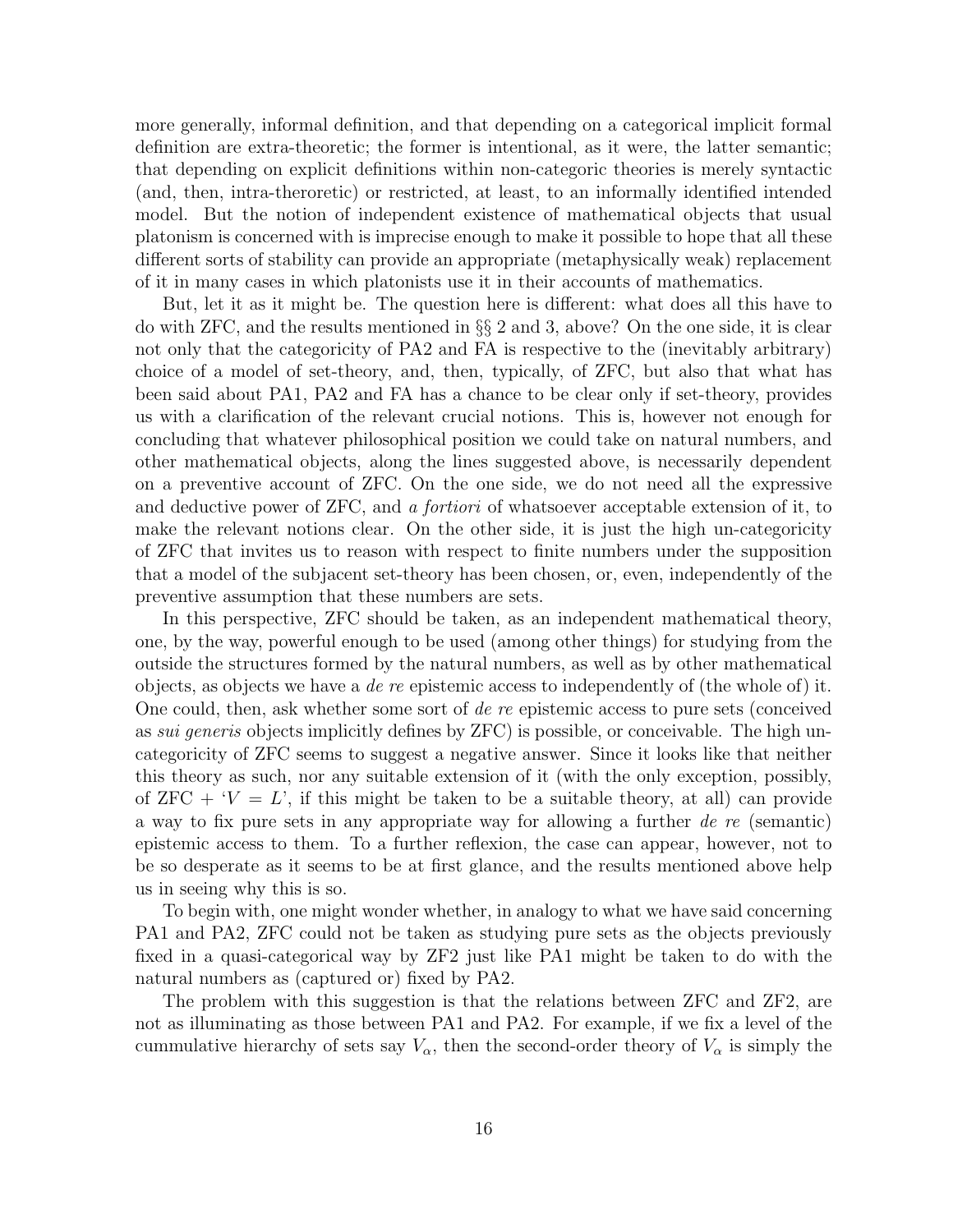first-order theory of  $\mathcal{P}(V_{\alpha})=V_{\alpha+1}$ , hence passing to the second-order does not seem like it has achieved much. However, it is true that formulating ZF in the full second-order logic so as getting the theory ZF2, one achieves what is known as quasi-categoricity. The proof is basically contained in Zermelo [?], we can describe the situation in more detail although informally, as follows.

What Zermelo proved for  $ZF2$  is that for any strongly inaccessible cardinal  $v$  which is supposed to exist, there is a single model (up to isomorphism) of ZF2 provided by the structure  $\langle V_v, \in \rangle$ . Hence, both the theories ZF2 + 'there is no strongly inaccessible cardinal' (or  $\text{ZF2}_0$ , for short) and  $\text{ZF2}$  + there is only one strongly inaccessible cardinal' (or  $ZF2<sub>1</sub>$ , for short) are fully categorical, provided that  $ZF2$  has, modulo isomorphism, as many (distinct) models as there are strongly inaccessible cardinals. Of course, in any of these models any statement of the language of ZF2 is either true or false (according to the Tarski's semantic). But, because of the proof-theoretical incompletess of the secondorder logic, and, then, of any second-order theory, it is not necessarily decidable. As noted below, this is so also for PA2. The difference is that in both these extensions of ZF2 the undecidable statements include some with a clear and unanimously perfectly recognized mathematical significance, namely CH and GCH themselves.

Now, while the problem of deciding GCH can be seen as intrinsically internal to set theory (both to ZFC and ZF2), this is not so for CG. Since of we admit that there are (necessarily not-constructive) ways to fix real numbers, so as to allow us to have de re epistemic access to them (for example with PA2, as originally suggested by Hilbert and Bernays ([?], supplement IV), the problem of deciding CH can be seen as the question of answering the very natural question of how many such numbers are, a question which should, then, be seen as having a definite answer outside set theory (both ZFC and ZF2). The difference is, then, relevant, also from the point of view we are delineating.

Usually, a model  $V_M$  of ZFC is diagrammatically represented this way:

$$
\left| \begin{smallmatrix} \tt Fig3.pdf \end{smallmatrix} \right|
$$

where  $V_L$  is the model of ZFC + ' $V = L$ ', and the external triangle can coincide with the internal one (which happens if  $V = L'$  is true in the model), but not go up to become internal. However, insofar as nothing requires that a model of ZFC have a uniform hierarchic shape, and no significant feature of it is represented by the symmetry of the diagram, we submit that a better representation is the following



where all what is required to the external curve, call it  $\mathcal{C}'$ , for short, is that it is everywhere increasing (with respect to the line of cardinals, taken as axe) and external or coincident to the internal half straight-line. If this picture is adopted a model of ZF2 could be depicted in the same way, with the specification that the external curve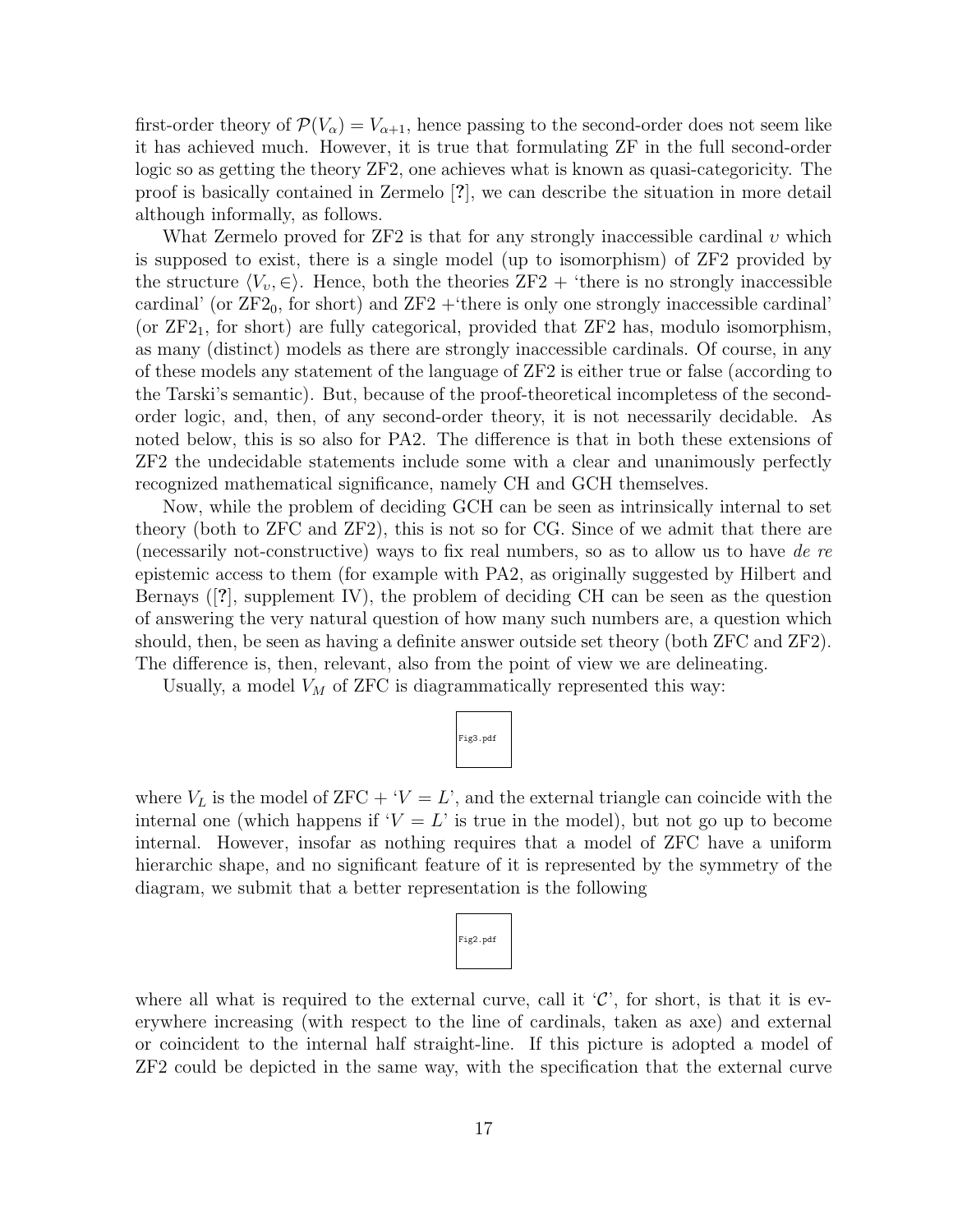is univocally determined by the choice of a strongly inaccessible cardinal  $v$ , or by the admission that there is no such cardinal, or there is only one, which suggest to call it  ${}^{\iota}\mathcal{C}_v$ ',  ${}^{\iota}\mathcal{C}_1$ ', or  ${}^{\iota}\mathcal{C}_0$ '

One could, then, advance that (the axioms) of ZF2 plus the choice of a strongly inaccessible cardinal, or (those of)  $ZF2_0$  or  $ZF2_1$  allow to univocally fix a domain of sui generis objects, call it 'the υ-sets', 'the 0-sets' or 'the 1-sets', and that ZFC is studying these very objects with weaker logical means as elements of uncontably many possible structures, being unable to provide an univocal characterization of them.

This suggests that  $ZF2$ , plus the choice of a strongly inaccessible cardinal,  $ZF2<sub>0</sub>$  or  $ZF2<sub>1</sub>$  provide provide domains of objects we can have a *de re* access to in the same way as this happens for PA2, that is, not only internally, and so providing a sort of syntactic stability, but also externally, so as to provide a sort of semantic stability: one could argue that, once pure sets are fixed by the relevant (second-order) axioms, one can look at them as such and try to tell (both using a first- or a second-order language) the properties they have or the relations they bear to each others. Of them, one could argue, we claim that they form a structure that  $ZF(C)$  and all its usual (first-order) extensions try to describe, though being unable to univocally identify. Still, the relativisation to the choice of a strongly inaccessible cardinal or the admission of the supplementary axioms 'there is no strongly inaccessible cardinal' or 'there is only one strongly inaccessible cardinal' makes the situation much less satisfactory than the one concerned with Peano (first- and second-order) arithmetic: ZF2 is not only proof-theoretically incomplete; taken as such, it is also unable, to univocally fix the relevant objects.

This relativisation or admission are not indispensable, however, for ascribing to ZF2 a form of categoricity, since from Zermelo's result "it also follows that every set-theoretical question involving only sets of accessible rank is answerable in ZF2", and, then, in particular, that "all propositions of set theory about sets of reals which are independent of ZFC", among which there is CH, are either true or false in any of its model, though no proof could allow us to establish whether the former or the latter obtains ([?], p. 790). This might be taken as very good news. But a strong objection is possible: it is possible to argue that the truth or falsity of CH in any model of ZF2 does not depend on the very axioms of this theory, but on the consequence relation which is determined by the use of second-order logic and the standard (or full) interpretation of it, or, in other terms, that what makes CH true or false there is not what the axioms of ZF2 genuinely say about sets, but their using second-order variables, semantically interpreted as sets of  $n$ -tuples on the fist-order domain. Clearly, this would make second-order logic so interpreted "inadequate for axiomatizing set theory" (see [?], pp. 782 and 790-793, for details).

We do not want enter such a delicate question here. We merely observe that the mathematical results we have expounded above show that there in no need to go secondorder to get a limited form of quasi-categoricity. Since these results suggest that ZFC has already (and alone, that is, whiteout any need to appeal to any supplementary axiom) the resources for fixing some of its objects in a better way than it is usually thought. Let us call back to the second of the previous figures and suppose that  $\kappa$  is